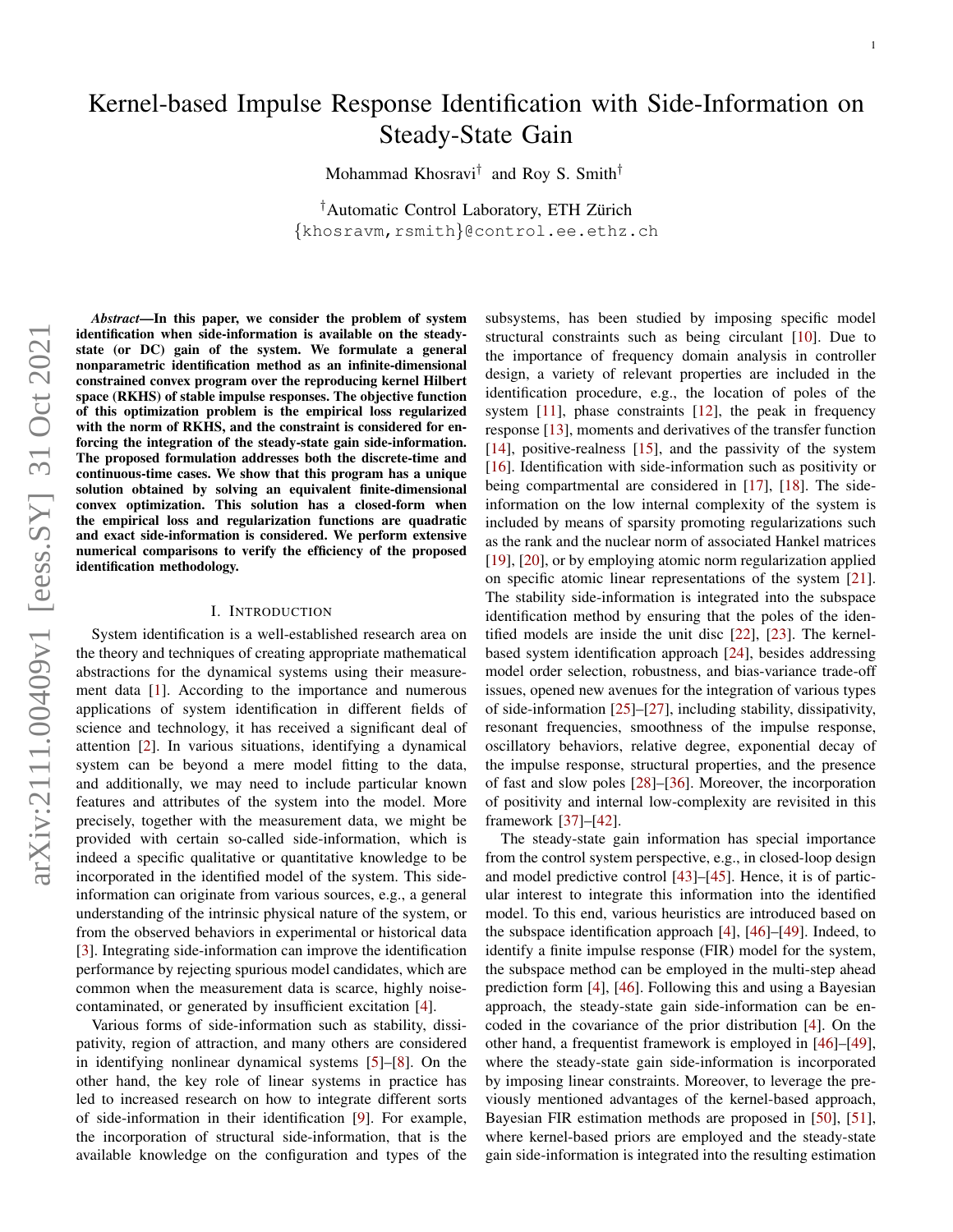problem. The identification scheme in [\[50\]](#page-15-19) first estimates the step response of the system, and then, the impulse response is obtained via a naïve discrete derivative calculation, which is prone to numerical imprecision and instability. One the other hand, while the method introduced in [\[51\]](#page-15-20) improves the estimation performance approach in [\[50\]](#page-15-19), the proposed formulation is incapable of including deterministic information on the steady-state gain of the system. The identification approaches discussed are only applicable when a large set of high-quality data is available. Furthermore, they are limited to relatively short FIR estimation and fast decaying dynamics. Therefore, these estimation methodologies are not suitable for infinite impulse responses (IIR) and continuous-time systems, particularly when the dynamics have a very slowly decaying impulse response and considerably long memory.

In this paper, we develop a nonparametric identification approach where the side-information on the steady-state gain of the system is integrated into the proposed scheme. To leverage the powerful framework of kernel-based identification, we employ RKHS of stable impulse responses as the hypothesis space [\[26\]](#page-15-21), [\[52\]](#page-15-22), enabling the formulation of the problem for the continuous-time and discrete-time cases together. The identification problem is expressed as a constrained optimization where a generic regularized empirical loss is minimized subject to a suitably designed constraint encoding the available side-information on the steady-state gain of the system. According to the frequentist approach employed, the resulting formulation is flexible, e.g., one can address the issue of outliers by defining the empirical loss based on the Huber function and its variants. We show that the estimation problem, initially formulated as an infinite-dimensional optimization, is equivalent to a finite-dimensional convex program with a unique solution. This solution has a closed-form when exact side-information is considered, and the empirical loss and regularization functions used are quadratic. We perform extensive numerical simulations confirming the efficacy of the proposed identification method.

## II. NOTATIONS AND PRELIMINARIES

The set of natural numbers, the set of non-negative integers, the set of real numbers, the set of non-negative real numbers, the *n*-dimensional Euclidean space and the space of *n* by  $m$ real matrices are denoted by  $\mathbb{N}, \mathbb{Z}_+, \mathbb{R}, \mathbb{R}_+, \mathbb{R}^n$  and  $\mathbb{R}^{n \times m}$ , respectively. The  $i^{\text{th}}$  entry of vector a is denoted by  $[a]_{(i)}$ , and the entry of matrix A at the  $i<sup>th</sup>$  row and the  $j<sup>th</sup>$  column is denoted by  $[A]_{(i,j)}$ . To handle discrete and continuous time in the same formulation,  $\mathbb T$  denotes either  $\mathbb Z_+$  or  $\mathbb R_+$ , and  $\mathbb T_\pm$  is the set of scalars t where either  $t \in \mathbb{T}$  or  $-t \in \mathbb{T}$ . Given measure space  $\mathscr{X}$ , the space of measurable functions  $g : \mathscr{X} \to \mathbb{R}$ is denoted by  $\mathbb{R}^{\mathscr{X}}$ . The element  $u \in \mathbb{R}^{\mathscr{X}}$  is shown entrywise as  $u = (u_x)_{x \in \mathcal{X}}$ , or equivalently as  $u = (u(x))_{x \in \mathcal{X}}$ . Depending on the context of discussion,  $\mathscr{L}^{\infty}$  refers either to  $\ell^{\infty}(\mathbb{Z})$  or  $L^{\infty}(\mathbb{R})$ . Similarly,  $\mathscr{L}^1$  is either  $\ell^1(\mathbb{Z}_+)$  or  $L^1(\mathbb{R}_+)$ . For  $p \in \{1, \infty\}$ , the norm in  $\mathscr{L}^p$  is denoted by  $\|\cdot\|_p$ . Given  $\mathscr{V} \subseteq \mathbb{X}$ , the linear span of  $\mathscr{V}$ , denoted by span $\mathscr{V}$ , is a linear subspace of  $X$  containing linear combination of the elements of  $\mathcal V$ . Let  $\mathcal Y$  be a set and  $\mathcal C \subseteq \mathcal Y$ . We define the function  $\delta_{\mathcal{C}}$  as  $\delta_{\mathcal{C}}(y) = 0$ , if  $y \in \mathcal{C}$ , and  $\delta_{\mathcal{C}}(y) = \infty$ , otherwise. Similarly, function  $\mathbf{1}_{\mathcal{C}}$  is defined as  $\mathbf{1}_{\mathcal{C}}(y) = 1$ , if  $y \in \mathcal{C}$  and  $1_c(y) = 0$ , otherwise. With respect to each bounded signal  $u = (u_s)_{s \in \mathbb{T}_{\pm}} \in \mathscr{L}^{\infty}$  and each  $t \in \mathbb{T}_{\pm}$ , the linear map  $L_t^u : \mathscr{L}^1 \to \mathbb{R}$  is defined as  $L_t^u(g) := \sum_{s \in \mathbb{Z}_+} g_s u_{t-s}$ , when  $\mathbb{T} = \mathbb{Z}_+$ , and  $\mathrm{L}_t^{\mathrm{u}}(\mathrm{g}) := \int_{\mathbb{R}_+} g_s u_{t-s} \, \mathrm{d}s$ , when  $\mathbb{T} = \mathbb{Z}_+$ .

## <span id="page-1-1"></span>III. IDENTIFICATION WITH STEADY-STATE GAIN SIDE-INFORMATION

Let S be a stable LTI system with impulse response  $g^{(s)}$  :=  $(g_t^{(s)})_{t \in \mathbb{T}} \in \mathbb{R}^{\mathbb{T}}$ , where  $\mathbb{T} := \mathbb{Z}_+$ , for the case of discrete-time, and,  $\mathbb{T} := \mathbb{R}_+$ , for the case of continuous-time. The *steadystate gain* system S is equal to  $\ell_0(g^{(s)})$ , where  $\ell_0$  is a realvalued linear operator defined on the space of stable impulse responses as following

$$
\ell_0(g) := \begin{cases} \sum_{t \in \mathbb{Z}_+} g_t, & \text{if } \mathbb{T} = \mathbb{Z}_+, \\ \int_{\mathbb{R}_+} g_t \, dt, & \text{if } \mathbb{T} = \mathbb{R}_+, \end{cases} \tag{1}
$$

for any  $g = (g_t)_{t \in \mathbb{T}} \in \mathcal{L}^1$ .

Let  $u = (u_t)_{t \in \mathbb{T}}$  be a bounded signal applied to the input of system  $S$ , and the corresponding output be measured at time instants

$$
\mathcal{T} := \{t_i \mid i = 1, \dots, n_{\mathcal{D}}\},\tag{2}
$$

where  $n_{\mathscr{D}} \in \mathbb{N}$  denotes the number of measurement samples. From the definition of  $L_t^u$ , the measured output of the system at time instant  $t \in \mathcal{T}$ , denoted by  $y_t$ , is

$$
y_t := \mathcal{L}_t^{\mathfrak{u}}(\mathbf{g}^{(\mathcal{S})}) + w_t, \qquad t \in \mathcal{T}, \tag{3}
$$

where  $\{w_t | t \in \mathcal{T}\}\$  are the measurement uncertainty. Consequently, we are provided with the set of input-output data  $\mathscr D$ defined as

<span id="page-1-0"></span>
$$
\mathcal{D} = \{ (u_t, y_t) \mid t \in \mathcal{F} \}. \tag{4}
$$

In addition to  $\mathscr{D}$ , suppose that we know the steady-state gain of the system. Accordingly, one may ask whether the given steady-state gain side-information is naturally preserved and encoded in the identification of system  $S$ . We elucidate this issue in the following numerical example.

**Example.** Consider continuous-time system  $S$  described by the following transfer function

$$
G^{(S)}(s) = \frac{s+2}{s^2 + s + 2},
$$
\n(5)

with the step response denoted by  $s^{(s)}$ . The system is initially at rest, and then actuate it by a random switching pulse signal in the time interval  $[0, 100]$ . To obtain the set of data  $\mathscr{D}$  in [\(4\)](#page-1-0), the output of system is uniformly measured with the sampling frequency of 2 Hz and the signal-to-noise ratio (SNR) of 20 dB. Furthermore, let the steady-state gain of the system be given, i.e., we know that  $G^{(S)}(0) = 1$ . The impulse response of the system can be estimated using *direct* and *indirect* methods [\[53\]](#page-15-23). In the direct approach, we use the tfsrivc function provided by CONTSID TOOLBOX [\[54\]](#page-15-24) with the known order of the system. Let  $\hat{g}_1$  and  $\hat{s}_1$ respectively denote the impulse response and the step response of the resulting estimated system. Also, we identify the system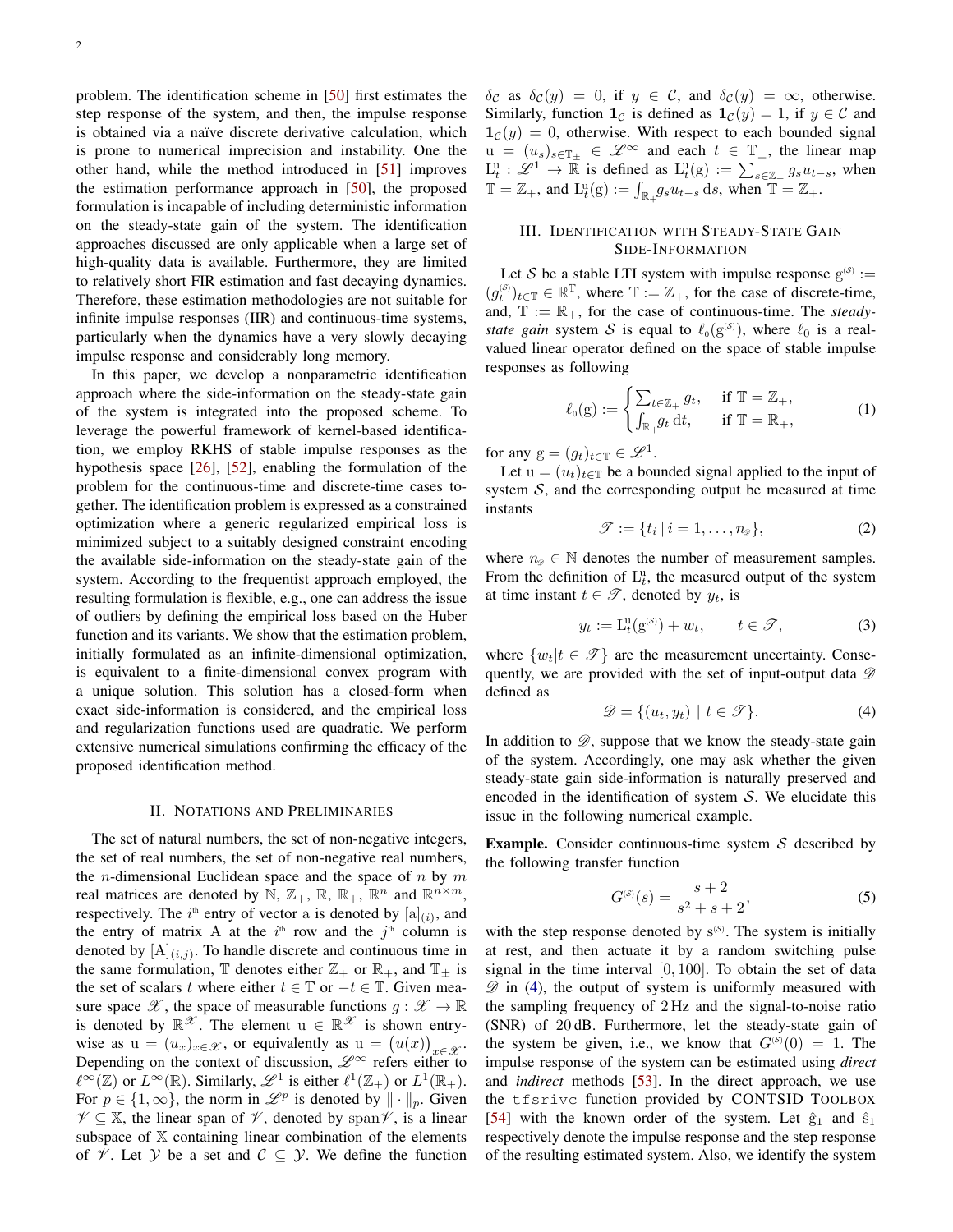3

<span id="page-2-0"></span>

Figure 1: The step responses for system  $S$  and the estimated models.

indirectly by employing the n4sid function available in MAT-LAB's SYSTEM IDENTIFICATION TOOLBOX [\[55\]](#page-15-25) to estimate a discrete-time model, and subsequently, the continuous-time impulse response is obtained from a linear interpolation of the discrete-time estimate. Let the resulting impulse and step responses be denoted by  $\hat{g}_2$  and  $\hat{s}_2$ , respectively. As shown in Figure [1,](#page-2-0) the steady-state values for  $\hat{s}_1$  and  $\hat{s}_2$  are respectively 0.85 and 1.22, meaning that the steady-state gains have a 15% and a 22% error. Consequently, one can observe that the estimated models do not take into account the steady-state gain side-information.

Motivated by this example, the main problem discussed in this paper is the identification with side-information on the steady-state gain of the system. More precisely, we address the identification problem introduced below.

<span id="page-2-1"></span>**Problem 1.** Given the set of data  $\mathcal{D}$ , estimate the impulse *response of stable system* S *satisfying the side-information*  $\ell_0(g^{(\mathcal{S})}) \in [\underline{\delta}, \delta]$ , where  $\underline{\delta}$  and  $\delta$  are given bounds for the steady*state gain of system* S*.*

Compared to the above example, Problem [1](#page-2-1) addresses the more common scenario in which the available side-information on the steady-state gain is imprecise and provided in the form of interval  $[\delta, \overline{\delta}]$ . When the steady-state gain of the system is known to be exactly equal to  $\delta$ , we set  $\delta = \overline{\delta} = \delta$ . The precise formulation of Problem [1](#page-2-1) is discussed in the next section.

## IV. THE ESTIMATION PROBLEM: EXISTENCE AND UNIQUENESS OF THE SOLUTION

In this section, we formulate a constrained regularized empirical loss minimization to address estimation Problem [1.](#page-2-1) For this purpose, in addition to an appropriate objective function, we introduce a suitable hypothesis space characterizing the feasible set of the optimization problem and a constraint encoding the side-information about the steady-state gain of the system. Furthermore, we study the existence and uniqueness property for the solution of the resulting problem.

## *A. Stable Reproducing Kernel Hilbert Spaces*

The hypothesis space taken for the estimation problem is a *reproducing kernel Hilbert space* (RKHS) [\[56\]](#page-15-26), which contains stable impulse responses. Based on the structure of RKHS, we can investigate the problem and obtain a tractable approach for solving the estimation problem. These features are provided by

the *kernel function*, which characterizes the RKHS uniquely and completely.

**Definition 1** ([\[56\]](#page-15-26)). Let  $\mathbb{k} : \mathbb{T} \times \mathbb{T} \rightarrow \mathbb{R}$  be a non-zero *symmetric function, which is assumed to be continuous when*  $\mathbb{T} = \mathbb{R}_+$ *. Then,* k *is called a* Mercer kernel *if we have* 

$$
\sum_{i=1}^{m} \sum_{j=1}^{m} a_i \mathbf{k}(t_i, t_j) a_j \ge 0,
$$
\n(6)

*for any*  $m \in \mathbb{N}$ ,  $t_1, \ldots, t_m \in \mathbb{T}$  and  $a_1, \ldots, a_m \in \mathbb{R}$ . *Moreover, the section of kernel*  $\mathbb{k}$  *at*  $t \in \mathbb{T}$ *, denoted by*  $\mathbb{k}_t$ *, is the function defined as*  $\mathbb{k}(t, \cdot) : \mathbb{T} \to \mathbb{R}$ .

<span id="page-2-2"></span>**Theorem 1** ([\[56\]](#page-15-26)). *Given Mercer kernel*  $\mathbb{k}: \mathbb{T} \times \mathbb{T} \to \mathbb{R}$ , there  $e$ xists a unique Hilbert space  $\mathscr{H}_k \subseteq \mathbb{R}^{\mathbb{T}}$  equipped with inner *product*  $\langle \cdot, \cdot \rangle_{\mathcal{H}_k}$ , called a RKHS with kernel k, such that, for *any*  $t \in \mathbb{T}$ *, we have* 

- i)  $k_t \in \mathcal{H}_k$ *, and*
- ii)  $\langle g, \mathbb{k}_t \rangle_{\mathscr{H}_k} = g_t$ , for all  $g = (g_t)_{t \in \mathbb{T}} \in \mathscr{H}_k$ .

*The second feature is called the* reproducing property*.*

According to Theorem [1,](#page-2-2) a RKHS is completely characterized by the corresponding kernel. As we are interested in the stable impulse responses in the bounded-input-bounded-output (BIBO) sense, we need to employ a kernel such that we have  $\mathscr{H}_{k} \subseteq \mathscr{L}^{1}$ . The following theorem provides a necessary and sufficient condition for this feature.

**Theorem 2** ([\[26\]](#page-15-21), [\[57\]](#page-15-27)). Let  $\mathbb{k}: \mathbb{T} \times \mathbb{T} \to \mathbb{R}$  be a Mercer *kernel. Then,* k *is* stable *if and only if, for any*  $u = (u_s)_{s \in \mathbb{T}} \in$  $\mathscr{L}^{\infty}$ , we have

$$
\sum_{t \in \mathbb{Z}_+} \left| \sum_{s \in \mathbb{Z}_+} u_s \mathbf{k}(t, s) \right| < \infty,\tag{7}
$$

*when*  $\mathbb{T} = \mathbb{Z}_+$ *, and,* 

$$
\int_{\mathbb{R}_+} \left| \int_{\mathbb{R}_+} u_s \mathbf{k}(t, s) \mathrm{d}s \right| \mathrm{d}t < \infty, \tag{8}
$$

*when*  $\mathbb{T} = \mathbb{R}_+$ *. The kernel* k *is said to be stable when it satisfies this property.*

The following stable kernels are frequently used in the literature [\[26\]](#page-15-21):

• *diagonally/correlated* (DC) kernel:

<span id="page-2-3"></span>
$$
\mathbf{k}_{\rm DC}(s,t) = \alpha^{\max(s,t)} \gamma^{|s-t|},\tag{9}
$$

• *tuned/correlated* (TC) kernel:

<span id="page-2-4"></span>
$$
\mathbf{k}_{\rm TC}(s,t) = \alpha^{\max(s,t)},\tag{10}
$$

• *stable spline* (SS) kernel:

<span id="page-2-5"></span>
$$
\mathbf{k}_{\rm{ss}}(s,t) = \alpha^{\max(s,t)+s+t} - \frac{1}{3}\alpha^{3\max(s,t)},
$$
 (11)

where  $\alpha \in (0,1)$ ,  $\gamma \in (-\alpha^{-\frac{1}{2}}, \alpha^{-\frac{1}{2}})$ , if  $\mathbb{T} = \mathbb{Z}_+$ , and,  $\gamma \in$  $(0, \alpha^{-\frac{1}{2}})$ , if  $\mathbb{T} = \mathbb{R}_+$ .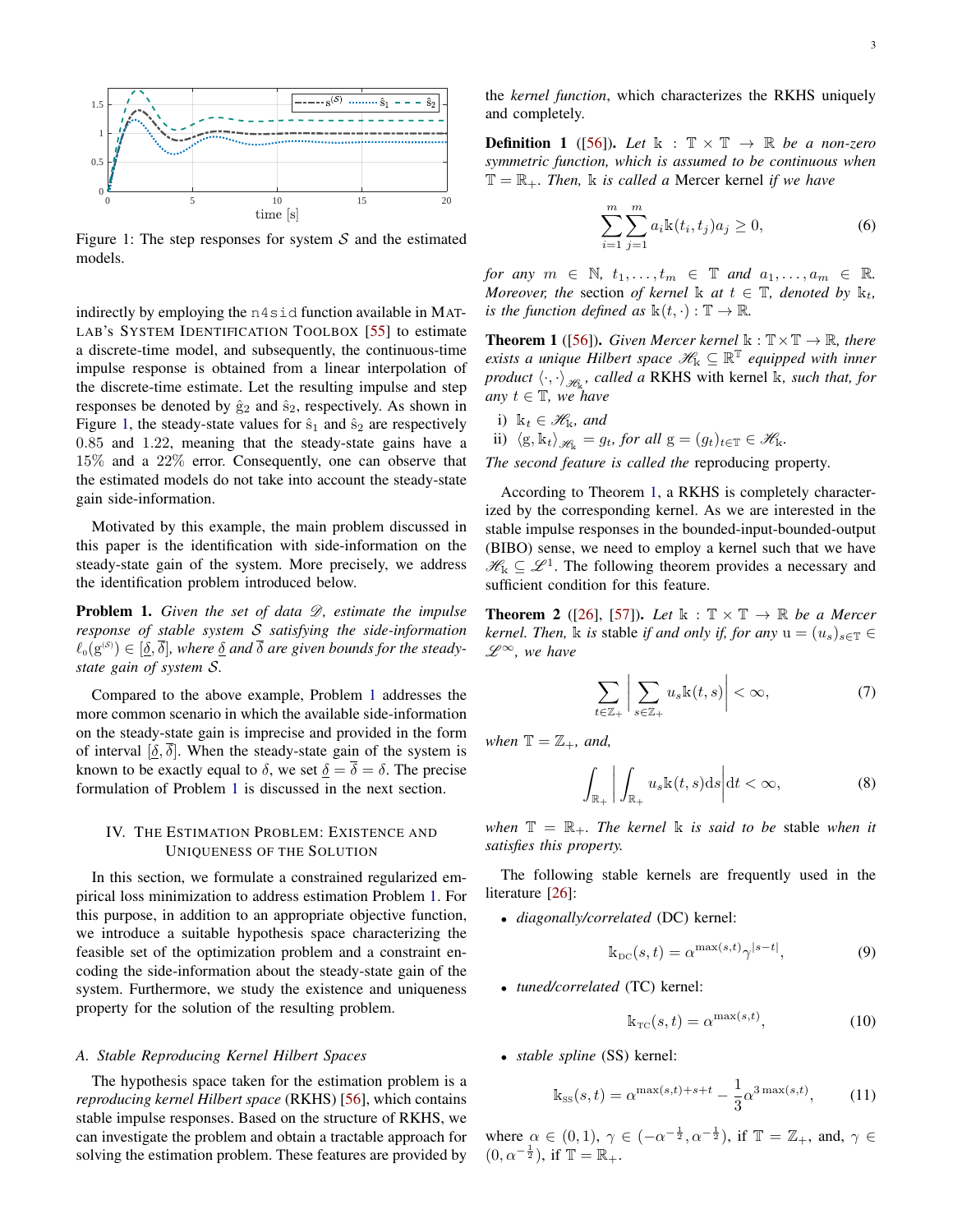#### <span id="page-3-7"></span>*B. Empirical Loss and Regularization Function*

Given the set of data  $\mathscr{D}$  and the hypothesis space  $\mathscr{H}_{k}$ , the *empirical loss function,*  $\mathcal{E} : \mathcal{H}_k \to \mathbb{R}_+$ , can be defined as the sum of squared errors, i.e., for each  $g \in \mathcal{H}_{k}$ , we have

<span id="page-3-0"></span>
$$
\mathcal{E}(g) := \sum_{i=1}^{n_g} \left( L_{t_i}^u(g) - y_{t_i} \right)^2.
$$
 (12)

We can consider a more general form for the empirical loss function. More precisely, let  $\mathcal{I} := \{i_k | k = 1, \ldots, n_{\mathcal{I}}\}\$ be a subset of  $\{1, \ldots, n_{\mathscr{D}}\}, y_{\mathcal{I}}$  be the vector defined as  $\mathbf{y}_{\mathcal{I}} = [y_{t_i}]_{i \in \mathcal{I}}$ , and  $\ell : \mathbb{R}^{n_{\mathcal{I}}} \times \mathbb{R}^{n_{\mathcal{I}}} \to \mathbb{R}_+$  be a given convex function. Accordingly, we define the generalized *loss function*,  $\mathcal{E}_{\ell} : \mathscr{H}_{\mathbb{K}} \to \mathbb{R}_+$  as follows

$$
\mathcal{E}_{\ell}(\mathbf{g}) := \ell([\mathbf{L}_{t_i}^{\mathrm{u}}(\mathbf{g})]_{i \in \mathcal{I}}, \mathbf{y}_{\mathcal{I}}), \qquad \forall \mathbf{g} \in \mathscr{H}_{\mathbf{k}}, \qquad (13)
$$

where subscript  $\ell$  is considered to highlight the role of function  $\ell$  in the definition of  $\mathcal{E}_{\ell}$ . When  $\mathcal{I} = \{1, \ldots, n_{\varnothing}\}\$  and function  $\ell : \mathbb{R}^{n_{\mathscr{D}}} \times \mathbb{R}^{n_{\mathscr{D}}} \to \mathbb{R}_+$  is defined as  $\ell(v_1, v_2) = ||v_1 - v_2||^2$ , for any  $v_1, v_2 \in \mathbb{R}^{n_{\mathscr{D}}}$ , the empirical loss  $\mathcal{E}_\ell$  reduces to the special case introduced in [\(12\)](#page-3-0). Also, to be robust with respect to outliers, one may take function  $\ell : \mathbb{R}^{n_{\mathscr{D}}} \times \mathbb{R}^{n_{\mathscr{D}}} \to \mathbb{R}_+$  as

$$
\ell(v_1, v_2) = \sum_{i=1}^{n_{\mathscr{D}}} L_{\sigma}([v_1]_{(i)} - [v_2]_{(i)}), \quad \forall v_1, v_2 \in \mathbb{R}^{n_{\mathscr{D}}}, \tag{14}
$$

where, for given  $\sigma \in \mathbb{R}_+$ , function  $L_{\sigma} : \mathbb{R} \to \mathbb{R}_+$  is the *Huber loss* defined as follows

<span id="page-3-1"></span>
$$
L_{\sigma}(e) = \begin{cases} \frac{1}{2}e^2, & \text{if } |e| \le \sigma, \\ \sigma(|e| - \frac{1}{2}\sigma), & \text{otherwise,} \end{cases}
$$
 (15)

or, it can be the smoothed version of [\(15\)](#page-3-1), known as the *pseudo-Huber* function [\[58\]](#page-15-28), which is

$$
L_{\sigma}(e) = (e^2 + \sigma^2)^{\frac{1}{2}} - \sigma^2, \quad \forall e \in \mathbb{R}.
$$
 (16)

The resulting empirical loss function  $\mathcal{E}_{\ell}$  is more suitable to the cases where output measurements are subject to noise disturbances with large outliers.

Since the hypothesis space is a RKHS endowed with kernel k, we define the regularization term based on the norm in  $\mathscr{H}_{k}$ , i.e.,  $\|\cdot\|_{\mathscr{H}_{k}}$ . More precisely, let  $\rho : \mathbb{R}_{+} \to \mathbb{R}_{+}$  be a strictly increasing convex function. Then, the regularization function,  $\mathcal{R}: \mathscr{H}_k \to \mathbb{R}_+$ , is defined as  $\mathcal{R}(g) = \rho(\|g\|_{\mathscr{H}_k})$ , for any  $g \in \mathcal{H}_{k}$ . Accordingly, the objective function for the estimation problem,  $\mathcal{J} : \mathcal{H}_k \to \mathbb{R}_+$ , is defined as following

$$
\mathcal{J}(g) := \mathcal{E}_{\ell}(g) + \lambda \mathcal{R}(g), \qquad \forall g \in \mathscr{H}_{k}, \tag{17}
$$

where  $\lambda > 0$  is the regularization weight.

## *C. Steady-State Gain Side-Information*

Define the set  $\mathscr{G}_{k}([\underline{\delta}, \overline{\delta}]) \subset \mathscr{H}_{k}$  as follows

$$
\mathscr{G}_{\mathbb{k}}([\underline{\delta}, \overline{\delta}]) := \left\{ g \in \mathscr{H}_{\mathbb{k}} \middle| \ell_0(g) \in [\underline{\delta}, \overline{\delta}] \right\}.
$$
 (18)

The elements of  $\mathscr{G}_{k}([\underline{\delta}, \overline{\delta}])$  are exactly the ones satisfying the side-information on the steady-state gain of the system. Therefore, the estimation Problem [1](#page-2-1) is formulated as the following optimization problem

<span id="page-3-2"></span>
$$
\min_{g \in \mathcal{H}_k} \quad \mathcal{E}_{\ell}(g) + \lambda \mathcal{R}(g) \n\text{s.t.} \quad g \in \mathcal{G}_k([\underline{\delta}, \overline{\delta}]).
$$
\n(19)

The existence and uniqueness of the solution of optimization problem [\(19\)](#page-3-2) depends on the topological properties of set  $\mathscr{G}_{\mathbb{k}}([\underline{\delta}, \overline{\delta}])$  which is characterized by operator  $\ell_0 : \mathscr{H}_{\mathbb{k}} \to \mathbb{R}$ . To study these properties, we need the notion of integrable kernels [\[26\]](#page-15-21).

**Definition 2.** *The Mercer kernel*  $\mathbb{k} : \mathbb{T} \times \mathbb{T} \to \mathbb{R}$  *is said to be* integrable *if*

$$
\int_{\mathbb{R}_+} \int_{\mathbb{R}_+} |\mathbf{k}(s,t)| \, \mathrm{d}s \mathrm{d}t < \infty,\tag{20}
$$

*when*  $\mathbb{T} = \mathbb{R}_+$ *, or, if* 

$$
\sum_{s \in \mathbb{Z}_+} \sum_{t \in \mathbb{Z}_+} |\mathbb{k}(s, t)| < \infty,\tag{21}
$$

*when*  $\mathbb{T} = \mathbb{Z}_+$ *.* 

One can easily see that each of the kernels  $k_{TC}$ ,  $k_{DC}$  and  $k_{SS}$ is integrable (see Appendix [A\)](#page-10-0). Moreover, for any integrable kernel k and any  $u = (u_s)_{s \in \mathbb{T}} \in \mathcal{L}^{\infty}$ , we have

$$
\sum_{t\in\mathbb{Z}_+}\Big|\sum_{s\in\mathbb{Z}_+}u_s\mathbb{k}(t,s)\Big|\leq \|\mathbf{u}\|_\infty \sum_{t\in\mathbb{Z}_+}\sum_{s\in\mathbb{Z}_+}|\mathbb{k}(t,s)|<\infty,
$$

when  $\mathbb{T} = \mathbb{Z}_+$ , and,

$$
\int_{\mathbb{R}_+} \bigg| \int_{\mathbb{R}_+} u_s \mathbf{k}(t,s) \mathrm{d}s \bigg| \mathrm{d}t \leq ||\mathbf{u}||_{\infty} \int_{\mathbb{R}_+} \int_{\mathbb{R}_+} |\mathbf{k}(t,s)| \mathrm{d}s \mathrm{d}t < \infty,
$$

when  $\mathbb{T} = \mathbb{R}_+$ . Accordingly, the integrable kernels are stable. The main importance of integrable kernels in this paper is highlighted by the following theorems.

<span id="page-3-6"></span>**Theorem 3.** Let  $\mathbb{k} : \mathbb{Z}_+ \times \mathbb{Z}_+ \to \mathbb{R}$  be an integrable Mercer *kernel, and*  $\varphi_0 = (\varphi_{0,t})_{t \in \mathbb{Z}_+}$  *be defined as following* 

<span id="page-3-3"></span>
$$
\varphi_{0,t} = \sum_{s \in \mathbb{Z}_+} \mathbb{k}(t,s), \quad \forall \, t \in \mathbb{Z}_+.
$$
 (22)

*Then,*  $\varphi_0$  *is well-defined and*  $\varphi_0 \in \mathcal{H}_k$ *. Moreover, we have* 

<span id="page-3-5"></span>
$$
\ell_0(g) = \langle \varphi_0, g \rangle_{\mathscr{H}_k}, \qquad \forall g \in \mathscr{H}_k. \tag{23}
$$

*Furthermore, one can see*

<span id="page-3-4"></span>
$$
\|\varphi_0\|_{\mathcal{H}_{\mathbf{k}}}^2 = \langle \varphi_0, \varphi_0 \rangle_{\mathcal{H}_{\mathbf{k}}} = \sum_{s, t \in \mathbb{Z}_+} \mathbf{k}(t, s). \tag{24}
$$

 $\sum_{t=0}^{n}$  k<sub>t</sub>. Since, for each  $t \in \mathbb{Z}_+$ , one has  $k_t \in \mathcal{H}_k$ , we know *Proof.* For each  $n \in \mathbb{Z}_+$ , define  $f_n = (f_{n,s})_{s \in \mathbb{Z}_+}$  as  $f_n =$ that  $f_n \in \mathcal{H}_k$ . Furthermore, from the reproducing property, one can see that

$$
||f_n||_{\mathcal{H}_k}^2 = \sum_{s=0}^n \sum_{t=0}^n k(s, t).
$$
 (25)

Since  $k$  is an integrable kernel, we know that  $\sum_{s,t\geq 0} |k(s,t)| < \infty$ . Accordingly, for any positive real scalar  $\epsilon$ , there exists  $N \in \mathbb{Z}_+$  such that  $\sum_{s,t\geq N} |k(s,t)| \leq \epsilon^2$ . Let  $N_{\varepsilon}$  denote smallest non-negative integer with this property.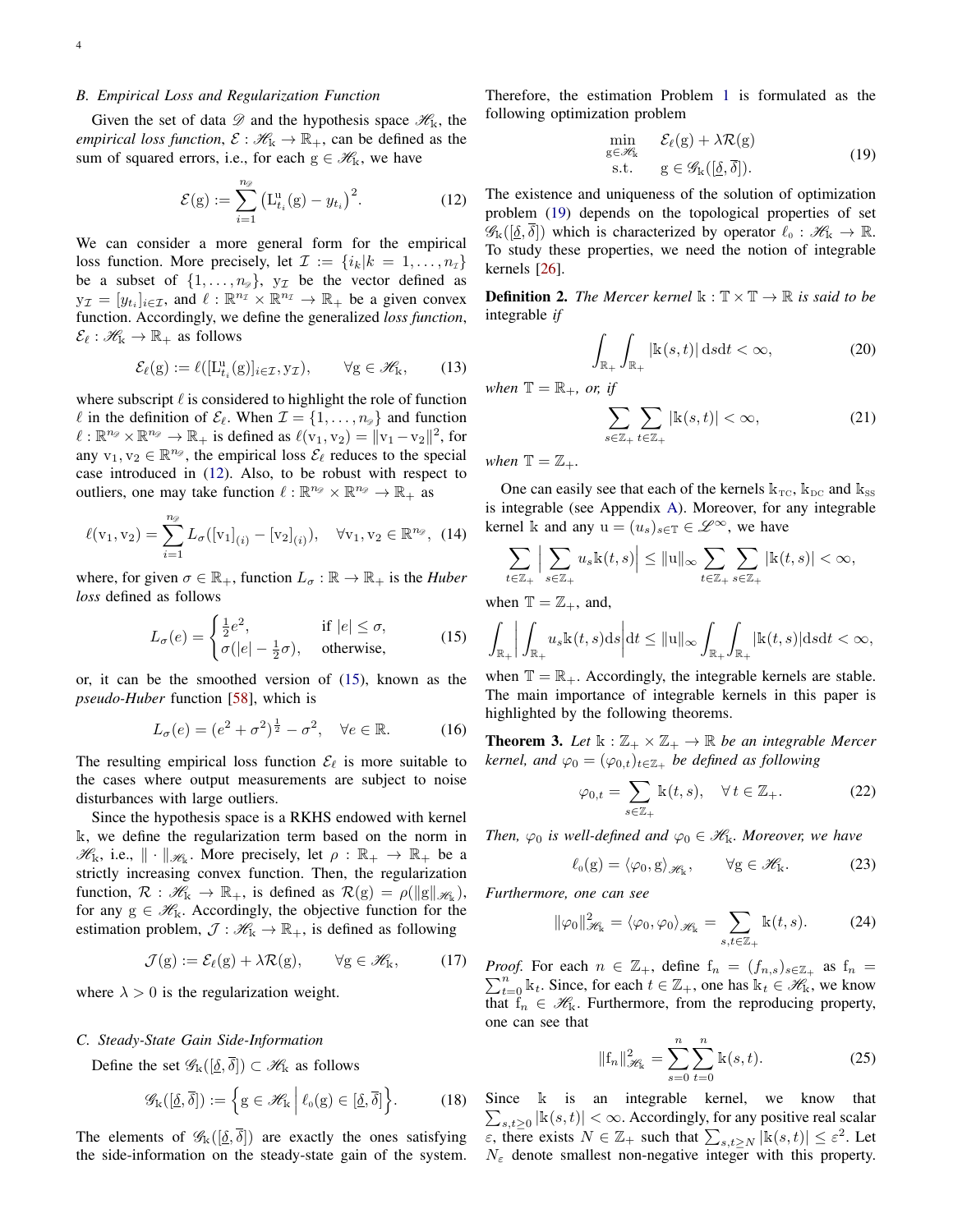For any  $n, m \in \mathbb{Z}_+$  such that  $n > m \geq N_{\varepsilon}$ , we have  $f_n - f_m = \sum_{t=m+1}^n k_t$ . Accordingly, from the reproducing property, one can see that

$$
||\mathbf{f}_n - \mathbf{f}_m||_{\mathcal{H}_k}^2 = \sum_{s=m+1}^n \sum_{t=m+1}^n \mathbf{k}(s, t). \tag{26}
$$

Subsequently, from  $n, m \geq N_{\varepsilon}$ , the triangle inequality and the definition of  $N_{\varepsilon}$ , it follows that  $||f_n - f_m||_{\mathcal{H}_k} \leq \varepsilon$ . Therefore,  ${f_n}_{n>0}$  is a Cauchy sequence in Hilbert space  $\mathcal{H}_k$ , and consequently, we know that there exists  $f = (f_s)_{s \in \mathbb{Z}_+} \in \mathcal{H}_k$  such that  $\lim_{n\to\infty}$   $||f_n - f||_{\mathcal{H}_k} = 0$ . For any  $s \in \mathbb{Z}_+$ , from the reproducing property, we know that  $f_s - f_{n,s} = \langle f - f_n, \mathbb{1}_s \rangle_{\mathcal{H}_k}$ . Accordingly, due to the Cauchy-Schwartz inequality, we have

$$
\lim_{n \to \infty} |f_s - f_{n,s}| \le \lim_{n \to \infty} \|f - f_n\|_{\mathcal{H}_k} \|k_s\|_{\mathcal{H}_k} = 0, \quad (27)
$$

i.e., one has  $\lim_{n\to\infty} f_{n,s} = f_s$ , for any  $s \in \mathbb{Z}_+$ , which implies that  $f = \sum_{t \in \mathbb{Z}_+} \mathbb{k}_t$ . Therefore, f coincides with  $\varphi_0$  defined by [\(22\)](#page-3-3). Moreover, from  $\lim_{n\to\infty} f_n = f$ , the dominated convergence theorem and being  $k$  an integrable kernel, we have

$$
\left\|f\right\|_{\mathscr{H}_{\mathbf{k}}}^2 = \lim_{n \to \infty} \left\|f_n\right\|_{\mathscr{H}_{\mathbf{k}}}^2 = \lim_{n \to \infty} \sum_{0 \le s,t \le n} \mathbf{k}(s,t) = \sum_{s,t \in \mathbb{Z}_+} \mathbf{k}(s,t),
$$

which implies [\(24\)](#page-3-4). For any  $g = (g_t)_{t \in \mathbb{Z}_+} \in \mathcal{H}_k$ , we know that g is integrable, i.e.,  $\sum_{t \in \mathbb{Z}_+} |g_t| < \infty$ . Therefore, from  $\lim_{n\to\infty}$  f<sub>n</sub> = f and the reproducing property, it follows that

$$
\sum_{t \in \mathbb{Z}_+} g_t = \lim_{n \to \infty} \sum_{0 \le t \le n} g_t
$$
\n
$$
= \lim_{n \to \infty} \left\langle \sum_{0 \le t \le n} \mathbb{k}(\cdot, t), g \right\rangle_{\mathscr{H}_{\mathbb{k}}} \tag{28}
$$
\n
$$
= \lim_{n \to \infty} \left\langle f_n, g \right\rangle_{\mathscr{H}_{\mathbb{k}}} = \left\langle f, g \right\rangle_{\mathscr{H}_{\mathbb{k}}},
$$

which implies  $(23)$ , and concludes the proof.

The following theorem is the continuous-time version of Theorem [3](#page-3-6) which highlights the importance of integrable kernels for the case  $\mathbb{T} = \mathbb{R}_+$ .

<span id="page-4-0"></span>**Theorem 4.** Let  $\mathbb{k} : \mathbb{R}_+ \times \mathbb{R}_+ \to \mathbb{R}$  be an integrable Mercer *kernel, and*  $\varphi_0 = (\varphi_{0,t})_{t \in \mathbb{R}_+}$  *be defined as following* 

<span id="page-4-8"></span>
$$
\varphi_{0,t} = \int_{\mathbb{R}_+} \mathbb{k}(t,s) \, \mathrm{d}s, \quad \forall \, t \in \mathbb{R}_+.
$$

*Then,*  $\varphi_0$  *is well-defined and*  $\varphi_0 \in \mathcal{H}_k$ *. Moreover, we have* 

<span id="page-4-10"></span>
$$
\ell_0(g) = \langle \varphi_0, g \rangle_{\mathscr{H}_k}, \qquad \forall g \in \mathscr{H}_k. \tag{30}
$$

*Furthermore, one can see*

<span id="page-4-9"></span>
$$
\left\|\varphi_0\right\|_{\mathscr{H}_{\mathbf{k}}}^2 = \langle\varphi_0, \varphi_0\rangle_{\mathscr{H}_{\mathbf{k}}} = \int_{\mathbb{R}_+ \times \mathbb{R}_+} \mathbf{k}(t, s) \mathrm{d} s \mathrm{d} t. \tag{31}
$$

*Proof.* See Appendix [B.](#page-11-0)

Theorem [3](#page-3-6) and Theorem [4](#page-4-0) say that integrability of kernel k implies that the steady-state operator  $\ell_0 : \mathcal{H}_k \to \mathbb{R}$  is a linear continuous functional. Accordingly, throughout this paper, we assume k is an integrable kernel. More precisely, we make the following assumption.

<span id="page-4-1"></span>Assumption 1. *The kernel* k *is an integrable Mercer kernel*, *for which there exists*  $\tau \in \mathbb{T}$  *such that*  $\sum_{s \in \mathbb{Z}_+} \mathbb{k}(\tau, s) \neq 0$ , when  $\mathbb{T} = \mathbb{Z}_+$ , or,  $\int_{\mathbb{R}_+} \mathbb{k}(\tau, s) ds \neq 0$ , when  $\mathbb{T} = \mathbb{R}_+$ .

The next theorem describe topological properties of set  $\mathscr{G}_{\mathbb{k}}([\delta,\overline{\delta}]).$ 

<span id="page-4-3"></span>**Theorem 5.** Let Assumption [1](#page-4-1) hold. Then, for any  $\delta$  and  $\delta$ *such that*  $-\infty \leq \underline{\delta} \leq \overline{\delta} \leq \infty$ *, the set*  $\mathscr{G}_{\mathbb{k}}([\underline{\delta}, \overline{\delta}])$  *is a non-empty, closed and convex subset of*  $\mathcal{H}_{k}$ *.* 

*Proof.* Let  $\delta$  be a real scalar such that  $\delta \leq \delta \leq \overline{\delta}$ . We know that  $\ell_0(\mathbf{k}_{\tau}) = \int_{\mathbb{R}_+} \mathbf{k}(\tau, t) dt$  is non-zero. Define h as

<span id="page-4-5"></span>
$$
h = \frac{\delta}{\ell_0(k_\tau)} k_\tau \in \mathcal{H}_k.
$$
 (32)

One can see that  $\ell_0(h) = \delta \in [\underline{\delta}, \overline{\delta}]$ , and hence,  $h \in \mathscr{G}_{\mathbb{k}}([\underline{\delta}, \overline{\delta}])$ . Thus,  $\mathscr{G}_k([\underline{\delta}, \delta])$  is non-empty. From Theorem [3](#page-3-6) and Theorem [4,](#page-4-0) we have

<span id="page-4-2"></span>
$$
\mathscr{G}_{\mathbb{k}}([\underline{\delta}, \overline{\delta}]) = \{ g \in \mathscr{H}_{\mathbb{k}} \big| \langle \varphi_0, g \rangle_{\mathscr{H}_{\mathbb{k}}} \geq \underline{\delta} \} \qquad (33)
$$

$$
\bigcap \{ g \in \mathscr{H}_{\mathbb{k}} \big| \langle \varphi_0, g \rangle_{\mathscr{H}_{\mathbb{k}}} \leq \overline{\delta} \}.
$$

In the right-hand side of [\(33\)](#page-4-2), each of the sets is convex and closed. Therefore,  $\mathscr{G}_{\mathbb{k}}([\underline{\delta}, \delta])$  is a convex and closed subset of  $\mathcal{H}_{k}$  as well. This concludes the proof.

#### *D. From Infinite to Finite Dimension*

The optimization problem [\(19\)](#page-3-2) is defined over the infinitedimensional Hilbert space  $\mathcal{H}_k$ . In the following, we show that [\(19\)](#page-3-2) admits a unique solution in  $\mathcal{H}_k$ . Furthermore, we introduce an equivalent convex finite-dimensional program which provides a tractable approach to address [\(19\)](#page-3-2). To this end, we need to introduce additional definitions and mathematical properties for [\(19\)](#page-3-2). Theorem [5](#page-4-3) has provided suitable properties for the feasible set of [\(19\)](#page-3-2). The next assumption and lemma provide foundations to show that the objective function in [\(19\)](#page-3-2) has desired features which are latter employed in the main theorem of this paper to show the existence and uniqueness for the solution of [\(19\)](#page-3-2).

<span id="page-4-4"></span>**Assumption 2.** The operator  $L^u_\tau : \mathcal{H}_k \to \mathbb{R}$  is continuous for *each*  $\tau \in \mathcal{T}$ *.* 

When  $\mathbb{T} = \mathbb{R}_+$  and u is a step function as in [\(59\)](#page-6-0), one can show the continuity of  $L^u_\tau$ , for any  $\tau \in \mathbb{R}_+$ , based on an argument similar to the proof of Theorem [4.](#page-4-0) Also, for the case of  $\mathbb{T} = \mathbb{Z}_+$ , one can easily see that Assumption [2](#page-4-4) holds if the system is initially at rest, or more generally, when  $(u_t)_{t \leq t_{n_{\mathscr{D}}-1}}$  is finitely non-zero. Given this assumption, we have the following theorem.

<span id="page-4-6"></span>**Lemma 6.** Let Assumption [2](#page-4-4) hold. Then, for each  $\tau \in \mathcal{T}$ , *there exists*  $\varphi_{\tau}^{(u)} = (\varphi_{\tau,t}^{(u)})_{t \in \mathbb{T}} \in \mathcal{H}_{k}$  *such that* 

$$
L^u_\tau(g) = \langle \varphi^{(u)}_\tau, g \rangle_{\mathscr{H}_k}, \quad \forall g \in \mathscr{H}_k. \tag{34}
$$

*Furthermore, for any*  $t \in \mathbb{T}$ *, we have* 

<span id="page-4-7"></span>
$$
\varphi_{\tau,t}^{(\mathbf{u})} = \begin{cases} \int_{\mathbb{R}_+} \mathbb{k}(t,s) u_{\tau-s} \, \mathrm{d}s, & \text{if } \mathbb{T} = \mathbb{R}_+, \\ \sum_{s \in \mathbb{Z}_+} \mathbb{k}(t,s) u_{\tau-s}, & \text{if } \mathbb{T} = \mathbb{Z}_+. \end{cases} \tag{35}
$$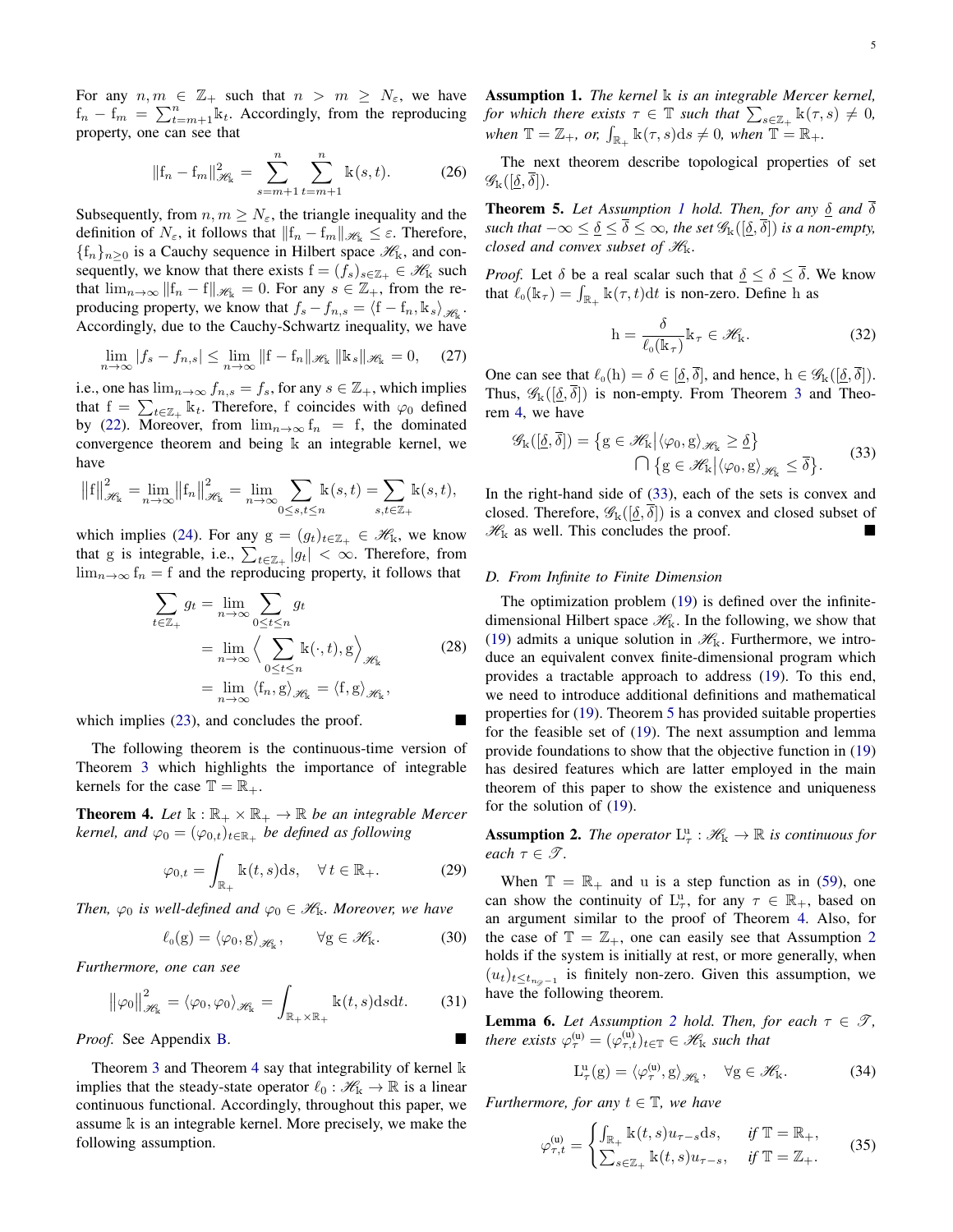*Proof.* See Appendix [C.](#page-12-0)

Recall the index set  $\mathcal{I} = \{i_k | k = 1, \dots, n_{\mathcal{I}}\}$  introduced in Section [IV-B.](#page-3-7) For  $k = 1, ..., n_{\tau}$ , let  $\varphi_k$  be defined as  $\varphi_{t_i}^{(u)}$  with  $i = i_k$ . Accordingly, we define matrices  $\Phi$  and A respectively as

<span id="page-5-11"></span>
$$
\Phi := \left[ \langle \varphi_i, \varphi_j \rangle_{\mathscr{H}_k} \right]_{i=0, j=0}^{n_{\mathcal{I}}, n_{\mathcal{I}}} \in \mathbb{R}^{(n_{\mathcal{I}}+1) \times (n_{\mathcal{I}}+1)}, \quad (36)
$$

and

<span id="page-5-12"></span>
$$
\mathbf{A} := \left[ \langle \varphi_i, \varphi_j \rangle_{\mathcal{H}_k} \right]_{i=1, j=0}^{n_{\mathcal{I}}, n_{\mathcal{I}}} \in \mathbb{R}^{n_{\mathcal{I}} \times (n_{\mathcal{I}} + 1)}. \tag{37}
$$

Note that A is a sub-matrix of  $\Phi$  which contains the rows corresponding to the index set  $I$ . Denote the columns of  $\Phi$  by  $a_0, \ldots, a_{n_\mathcal{I}} \in \mathbb{R}^{n_\mathcal{I}+1}$ , i.e., we have  $\Phi = [a_0, \ldots, a_{n_\mathcal{I}}]$ . Since  $\Phi$  is a symmetric matrix, one can see that  $A = [a_1, \dots, a_{n_{\mathcal{I}}}]^T$ .

<span id="page-5-3"></span>**Theorem 7** (Representer Theorem, [\[59\]](#page-15-29)). Let  $\mathcal{H}$  be a Hilbert *space endowed with inner product*  $\langle \cdot, \cdot \rangle_{\mathcal{H}}$  and  $r : \mathbb{R}_+ \to \mathbb{R}$ *be an increasing function. Consider the following optimization problem*

<span id="page-5-0"></span>
$$
\min_{w \in \mathcal{H}} e(\langle w_1, w \rangle_{\mathcal{H}}, \dots, \langle w_m, w \rangle_{\mathcal{H}}) + r(||w||_{\mathcal{H}}), \quad (38)
$$

*where*  $w_1, \ldots, w_m$  *are vectors in*  $\mathscr H$  *and*  $e : \mathbb R^m \to \mathbb R \cup$ {+∞} *is a given function. Then,* [\(38\)](#page-5-0) *has a solution in* W :=  $\text{span}\{w_i\}_{i=1}^m$ , when it admits a solution.

Given the above definitions and theorems, we can present our main theorem.

<span id="page-5-8"></span>Theorem 8. *Let Assumption [1](#page-4-1) and Assumption [2](#page-4-4) hold. Then, the optimization problem* [\(19\)](#page-3-2) *admits a* unique *solution* g ? *. Moreover, there exists*  $x^* = [x_0^*, \ldots, x_{n_\tau}^*]^T \in \mathbb{R}^{n_\tau+1}$  such that

<span id="page-5-10"></span>
$$
g^* = x_0^* \varphi_0 + \ldots + x_{n_\mathcal{I}}^* \varphi_{n_\mathcal{I}} = \sum_{i=0}^{n_\mathcal{I}} x_i^* \varphi_i.
$$
 (39)

*Furthermore,* x ? *is the solution of following convex program*

<span id="page-5-4"></span>
$$
\min_{\mathbf{x} \in \mathbb{R}^{n_{\mathcal{I}}+1}} \quad \ell(\mathbf{A}\mathbf{x}, \mathbf{y}_{\mathcal{I}}) + \lambda \mathcal{R}\left((\mathbf{x}^{\mathsf{T}} \Phi \mathbf{x})^{\frac{1}{2}}\right) \n\quad s.t. \quad a_0^{\mathsf{T}} \mathbf{x} \in [\underline{\delta}, \overline{\delta}].
$$
\n(40)

*Proof.* Let  $\mathcal{J} : \mathcal{H}_k \to \mathbb{R} \cup \{+\infty\}$  be defined as

$$
\mathcal{J}(g) := \mathcal{E}_{\ell}(g) + \lambda \mathcal{R}(g) + \delta_{\mathscr{G}_k([\underline{\delta}, \overline{\delta}])}(g), \quad \forall g \in \mathscr{H}_k. \quad (41)
$$

One can see that  $\min_{g \in \mathcal{H}_k} \mathcal{J}(g)$  is equivalent to [\(19\)](#page-3-2). For h introduced in [\(32\)](#page-4-5), we know  $h \in \mathscr{G}_{k}([\underline{\delta}, \delta])$ . Therefore, one can see that  $\delta_{\mathcal{G}_k(\delta,\overline{\delta})}(h) = 0$ , and subsequently, we have

$$
0 \leq \mathcal{J}(h) = \mathcal{E}_{\ell}(h) + \lambda \rho(||h||_{\mathcal{H}_k}) < \infty,
$$
 (42)

i.e., function  $\mathcal J$  is proper. Due to Theorem [5,](#page-4-3)  $\mathscr G_k([\underline{\delta}, \delta])$  is a convex and closed subset of  $\mathcal{H}_k$ . Accordingly,  $\delta_{\mathcal{G}_k(\delta,\overline{\delta})}$ :  $\mathscr{H}_k \to \mathbb{R} \cup \{+\infty\}$  is a proper lower semi-continuous convex function [\[60\]](#page-15-30). Moreover, from Lemma [6,](#page-4-6) and also the continuity and the convexity of the function  $\ell$ , it follows that  $\mathcal{E}_{\ell} : \mathcal{H}_{k} \to \mathbb{R}_{+}$  is convex and continuous. The convexity of function  $\rho : \mathbb{R}_+ \to \mathbb{R}_+$  implies its continuity. Furthermore, since  $\rho$  is strictly increasing, we know that  $\mathcal{R}: \mathcal{H}_{k} \to \mathbb{R}_{+}$  is a strictly convex continuous function. Thus,  $\mathcal{J}: \mathcal{H}_{\mathbb{k}} \to \mathbb{R} \cup \{+\infty\}$  is a proper lower semi-continuous strictly convex function, and subsequently, the optimization problem  $\min_{g \in \mathcal{H}_k} \mathcal{J}(g)$  admits a unique finite solution [\[60\]](#page-15-30), denoted by  $g^*$ . From the definition of  $\mathscr{G}_k([\underline{\delta}, \overline{\delta}])$ , Theorem [3](#page-3-6) and Theorem [4,](#page-4-0) one has

<span id="page-5-1"></span>
$$
\delta_{\mathscr{G}_{k}([\underline{\delta},\overline{\delta}])}(g) = \delta_{[\underline{\delta},\overline{\delta}]}(\langle \varphi_0, g \rangle_{\mathscr{H}_{k}}), \qquad \forall g \in \mathscr{H}_{k}.
$$
 (43)

Also, according to Lemma [6,](#page-4-6) we know that

<span id="page-5-2"></span>
$$
\mathcal{E}_{\ell}(g) = \ell([\langle \varphi_i, g \rangle_{\mathscr{H}_k}]_{i=1}^{n_{\mathcal{I}}}, y_{\mathcal{I}}), \qquad \forall g \in \mathscr{H}_k.
$$
 (44)

Let function  $e : \mathbb{R}^{n_{\mathcal{I}}+1} \to \mathbb{R}_+ \cup \{+\infty\}$  be defined as

$$
e(z_0,\ldots,z_{n})=\ell([z_i]_{i=1}^{n})\mathbf{y}_\mathcal{I})+\lambda\delta_{[\underline{\delta},\overline{\delta}]}(z_0),\qquad(45)
$$

for any  $[z_0, ..., z_{n}]^T \in \mathbb{R}^{n_T+1}$ . Then, due to [\(43\)](#page-5-1) and [\(44\)](#page-5-2), one can see that

$$
e(\langle \varphi_0, g \rangle_{\mathscr{H}_k}, \dots, \langle \varphi_{n_{\mathcal{I}}}, g \rangle_{\mathscr{H}_k}) = \mathcal{E}_{\ell}(g) + \lambda \delta_{\mathscr{G}_k([\underline{\delta}, \overline{\delta}])}(g), \tag{46}
$$

for any  $g \in \mathcal{H}_k$ . Hence, from Theorem [7](#page-5-3) and since  $\min_{g \in \mathcal{H}_k} \mathcal{J}(g)$  admits a solution, it has a solution in  $\text{span}\{\varphi_i\}_{i=0}^{n_{\mathcal{I}}}$  as well. According to the uniqueness of this solution, we know that  $g^*$  belongs to span $\{\varphi_i\}_{i=0}^{n_{\mathcal{I}}}$ , i.e.,  $g^*$  has the parametric form given in [\(40\)](#page-5-4). For each  $g \in \text{span}\{\varphi_i\}_{i=0}^{n_{\mathcal{I}}},$ we know that there exists  $x = [x_0, \dots, x_{n}^{\top}]^{\top} \in \mathbb{R}^{n}^{+1}$  such that  $g = \sum_{j=0}^{n_{\mathcal{I}}} x_j \varphi_j$ . This implies that

<span id="page-5-5"></span>
$$
\ell_0(\mathbf{g}) = \left\langle \varphi_0, \sum_{j=0}^{n_{\mathcal{I}}} x_j \varphi_j \right\rangle_{\mathscr{H}_{\mathbf{k}}} = \sum_{j=0}^{n_{\mathcal{I}}} \left\langle \varphi_0, \varphi_j \right\rangle_{\mathscr{H}_{\mathbf{k}}} x_j = \mathbf{a}_0^{\mathsf{T}} \mathbf{x}. \tag{47}
$$

Similarly, we have

<span id="page-5-6"></span>
$$
\begin{aligned} \left[\mathbf{L}_{t_i}^{\mathrm{u}}(\mathrm{g})\right]_{i \in \mathcal{I}} &= \left[ \left\langle \varphi_i, \sum_{j=0}^{n_{\mathcal{I}}} x_j \varphi_j \right\rangle_{\mathscr{H}_{\mathrm{k}}} \right]_{i=1}^{n_{\mathcal{I}}} \\ &= \left[ \sum_{j=0}^{n_{\mathcal{I}}} \left\langle \varphi_i, \varphi_j \right\rangle_{\mathscr{H}_{\mathrm{k}}} x_j \right]_{i=1}^{n_{\mathcal{I}}} = \mathrm{Ax}. \end{aligned} \tag{48}
$$

<span id="page-5-7"></span>Moreover, from the definition of matrix  $\Phi$ , one can see that

$$
||g||_{\mathcal{H}_{k}}^{2} = \left\langle \sum_{i=0}^{n_{\mathcal{I}}} x_{i} \varphi_{i}, \sum_{j=0}^{n_{\mathcal{I}}} x_{j} \varphi_{j} \right\rangle_{\mathcal{H}_{k}}
$$
  
= 
$$
\sum_{i,j=0}^{n_{\mathcal{I}}} x_{i} \langle \varphi_{i}, \varphi_{j} \rangle_{\mathcal{H}_{k}} x_{j} = x^{\mathsf{T}} \Phi x.
$$
 (49)

Accordingly, due to [\(47\)](#page-5-5), [\(48\)](#page-5-6) and [\(49\)](#page-5-7), we obtain convex program [\(40\)](#page-5-4) by replacing g in [\(19\)](#page-3-2) with its parametric form. This concludes the proof.

In the literature, it is common to employ the empirical loss [\(12\)](#page-3-0) and the regularization function  $\mathcal{R}(g) = ||g||_{\mathcal{H}_k}^2$ . When the steady-state gain of the system is known to be  $\delta \in \mathbb{R}$ , the resulting impulse response estimation problem is as following

<span id="page-5-9"></span>
$$
\min_{\mathbf{g}\in\mathscr{H}_{\mathbf{k}}} \quad \sum_{i=1}^{n_{\mathscr{D}}} \left( \mathbf{L}_{t_i}^{\mathbf{u}}(\mathbf{g}) - y_{t_i} \right)^2 + \lambda ||\mathbf{g}||_{\mathscr{H}_{\mathbf{k}}}^2
$$
\n
$$
\text{s.t.} \quad \ell_0(\mathbf{g}) = \delta. \tag{50}
$$

The next corollary provides a closed-form solution for this optimization problem.

Corollary 9. *Under the assumptions of Theorem [8,](#page-5-8) the convex program* [\(50\)](#page-5-9) *has a* unique *solution* g ? *. Moreover, there exist*  $\mathbf{x}^* = [x_0^*, \dots, x_{n_\mathscr{D}}^*]^\mathsf{T} \in \mathbb{R}^{n_\mathscr{D}+1}$  and  $\lambda \in \mathbb{R}$  such that  $\mathbf{g}^*$  has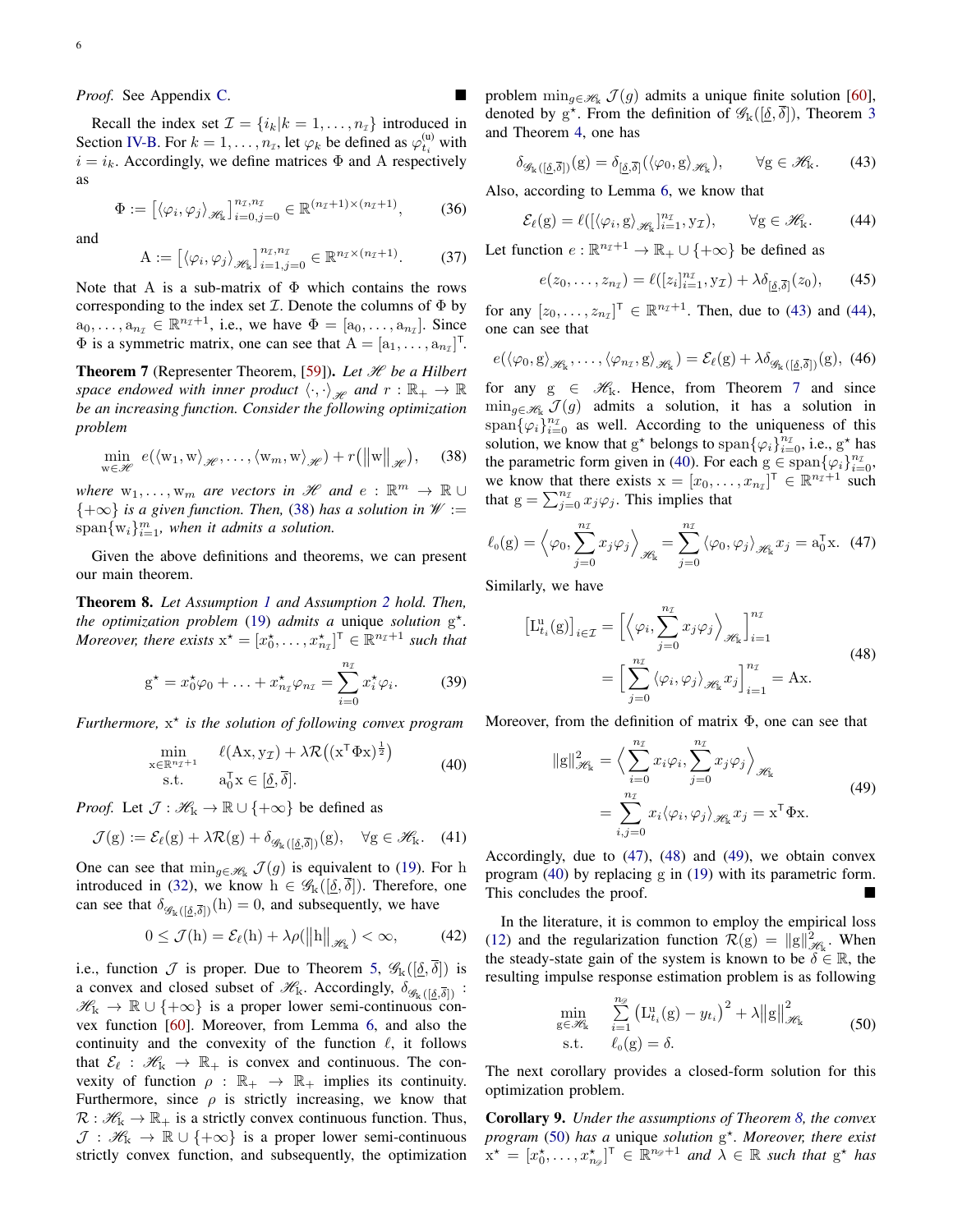*the parametric form* [\(39\)](#page-5-10) *and*  $[x^{\star}]^{\tau}$ ,  $\gamma^{\star}]^{\tau}$  *is a solution of the following system of linear equations*

<span id="page-6-1"></span>
$$
\begin{bmatrix} Q & a_0 \ a_0^{\mathsf{T}} & 0 \end{bmatrix} \begin{bmatrix} x \\ \gamma \end{bmatrix} = \begin{bmatrix} A^{\mathsf{T}} y \\ \delta \end{bmatrix}, \tag{51}
$$

where  $Q = A^{\mathsf{T}} A + \lambda \Phi$  and  $y = [y_{t_i}]_{i=1}^{n_{\mathscr{D}}} \in \mathbb{R}^{n_{\mathscr{D}}}$ . Furthermore, when  $\varphi_0, \ldots, \varphi_{n_{\mathscr{D}}}$  are linearly independent, we have

<span id="page-6-3"></span>
$$
x^* = Q^{-1}A^{\mathsf{T}}y + \frac{\delta - a_0^{\mathsf{T}}Q^{-1}A^{\mathsf{T}}y}{a_0^{\mathsf{T}}Q^{-1}a_0}Qa_0.
$$
 (52)

*Proof.* The convex program [\(50\)](#page-5-9) is a special case of [\(19\)](#page-3-2) where  $\mathcal{I} = \{1, \ldots, n_{\mathscr{D}}\},$  function  $\ell : \mathbb{R}^{n_{\mathscr{D}}} \times \mathbb{R}^{n_{\mathscr{D}}} \to \mathbb{R}_+$  is defined as  $\ell(v_1, v_2) = ||v_1 - v_2||^2$ , for  $v_1, v_2 \in \mathbb{R}^{n_{\mathscr{D}}}$ , and, function  $\rho : \mathbb{R}_+ \to \mathbb{R}_+$  is defined as  $\rho(r) = r^2$ , for  $r \in \mathbb{R}_+$ . Subsequently, the existence and the uniqueness of the solution, and also the parametric form [\(39\)](#page-5-10) are provided by Theorem [8.](#page-5-8) Moreover, for the given  $\ell$  and  $\rho$ , the optimization problem [\(40\)](#page-5-4) is reformulated as the following quadratic program

<span id="page-6-2"></span>
$$
\min_{\substack{\mathbf{x} \in \mathbb{R}^{n_{\mathscr{D}}+1} \\ \mathbf{s}.\mathbf{t}}} \quad \|\mathbf{A}\mathbf{x} - \mathbf{y}\|^2 + \lambda \mathbf{x}^\mathsf{T} \Phi \mathbf{x} \tag{53}
$$
\n
$$
\sum_{\substack{\mathbf{x} \in \mathbb{R}^{n_{\mathscr{D}}+1} \\ \mathbf{s}.\mathbf{t}}} \quad a_0^\mathsf{T} \mathbf{x} = \delta.
$$

One can see that [\(51\)](#page-6-1) is the first-order necessary optimality condition for [\(53\)](#page-6-2), and  $\gamma$  is the Lagrange multiplier corresponding to the steady-state gain constraint  $a_0^T x = \delta$ . When  $\varphi_0, \ldots, \varphi_{n_{\mathscr{D}}}$  are linearly independent, the Gram matrix  $\Phi$  is positive definite, and consequently, the objective function of [\(53\)](#page-6-2) is strongly convex. Therefore, [\(53\)](#page-6-2) has a unique solution  $x^*$ . By replacing  $\gamma$  with  $\delta - a_0^T x$  in [\(51\)](#page-6-1) and applying matrix inversion lemma, one can solve linear system of equations [\(51\)](#page-6-1) and obtain  $x^*$  as in [\(52\)](#page-6-3).

## V. THE OPTIMIZATION PROBLEM: SETTINGS AND ALGORITHM

Based on Theorem [8,](#page-5-8) addressing the estimation problem [1,](#page-2-1) or equivalently, optimization problem [\(19\)](#page-3-2), reduces to solving the convex program [\(40\)](#page-5-4). In this section, we discuss how to configure this optimization problem.

The main elements of optimization problems  $(40)$  are  $a<sub>0</sub>$ , A, and  $\Phi$ . We know that A is a sub-matrix of  $\Phi$  and  $a_0$  is the first column of Φ. Hence, it suffices to calculate the matrix Φ. According to [\(36\)](#page-5-11), the entries of Φ are inner products  $\langle \varphi_i, \varphi_j \rangle_{\mathcal{H}_k}$ , for  $i, j \in \{0, ..., n_\mathcal{D}\}\$ . To obtain the value of these inner products, we need to calculate improper double integrals when  $\mathbb{T} = \mathbb{R}_+$ , or infinite double summations when  $\mathbb{T} = \mathbb{Z}_+$ . In general, these calculations can be performed using techniques such as numerical integration. On the other hand, these values can be obtained analytically in certain but fairly general situations. For example, when  $\mathbb{T} = \mathbb{Z}_+$  and the system is initially at rest, or, when  $\mathbb{T} = \mathbb{R}_+$ , the standard kernels are employed and the input of the system is a step function. In the remainder of this section, the details of these calculations are discussed.

## *A. Optimization Problem Configuration: Discrete-Time Case*

Let  $\mathbb{T} = \mathbb{Z}_+$  and the system be initially at rest, i.e., we have  $u_t = 0$ , for  $t < 0$ . Also, let the measurement time instants be  $\mathscr{T} = \{0, 1, \ldots, n_{\mathscr{D}} - 1\}$ . Given an integrable kernel k :  $\mathbb{Z}_+ \times$ 

 $\mathbb{Z}_+ \to \mathbb{R}$  and an input u, define matrices  $K, T_u \in \mathbb{R}^{n_g \times n_g}$ such that

$$
[\mathbf{K}]_{(i,j)} = \mathbb{k}(i-1,j-1), \quad \forall i, j \in \{1,2,\ldots,n_{\mathscr{D}}\}, \quad (54)
$$

and

$$
[\mathbf{T}_{\mathbf{u}}]_{(i,j)} = u_{i-j}, \quad \forall i, j \in \{1, 2, \dots, n_{\mathscr{D}}\}.
$$
 (55)

Following these definitions, we have the next theorem.

<span id="page-6-5"></span>**Theorem 10.** Let  $\varphi \in \mathbb{R}^{n_{\mathscr{D}}}$  be the column vector defined as  $\varphi := [\varphi_{0,i}]_{i=0}^{n_{\mathscr{D}}-1}$ . Then, we have

$$
\Phi = \begin{bmatrix} ||\varphi_0||^2 & \varphi \mathbf{T}_\mathbf{u}^\mathsf{T} \\ \mathbf{T}_\mathbf{u} \varphi & \mathbf{T}_\mathbf{u} \mathbf{K} \mathbf{T}_\mathbf{u}^\mathsf{T} \end{bmatrix} . \tag{56}
$$

*Proof.* From Lemma [6,](#page-4-6) the definition of matrices K and  $T_u$ , and since  $u_t = 0$  for  $t < 0$ , one can see that

$$
\langle \varphi_i, \varphi_j \rangle = \sum_{s=0}^{i-1} \varphi_{j,s} u_{i-1-s}
$$
  
= 
$$
\sum_{s=0}^{i-1} \sum_{t=0}^{j-1} k(s,t) u_{j-1-t} u_{i-1-s}
$$
  
= 
$$
[\mathbf{T}_u \mathbf{K} \mathbf{T}_u^{\mathsf{T}}]_{(i,j)},
$$
 (57)

for any  $i, j \in \{1, \ldots, n_{\mathcal{D}}\}$ . Moreover, due to [\(22\)](#page-3-3), we have

$$
\langle \varphi_i, \varphi_0 \rangle = \sum_{s=0}^{i-1} \varphi_{0,s} u_{i-1-s} = [\mathbf{T}_\mathbf{u} \varphi]_{(i)},\tag{58}
$$

for any  $i \in \{1, \ldots, n_{\mathcal{D}}\}$ . Following this, the claim concludes from the definition of matrix  $\Phi$  and the fact that  $\Phi = \Phi^{\top}$ .

<span id="page-6-6"></span>**Remark 1.** Appendix [D](#page-12-1) provides  $\varphi_0$  and  $\|\varphi_0\|_{\mathcal{H}_k}^2$  for the *standard kernels introduced in* [\(9\)](#page-2-3)*,* [\(10\)](#page-2-4)*, and* [\(11\)](#page-2-5)*, when*  $\mathbb{T} = \mathbb{Z}_+$ .

*B. Optimization Problem Configuration: Continuous-Time Case*

The set of step functions is dense in  $L^p(\mathbb{R})$ , for  $p \in [1, \infty)$ , and also, any function in  $L^{\infty}(\mathbb{R})$  is an almost everywhere the point-wise limit of a sequence of step functions [\[61\]](#page-15-31). In other words, any signal of interest can be approximated arbitrarily closely by step functions. Accordingly, for the case of  $\mathbb{T} =$  $\mathbb{R}_+$ , one can assume that the input signal  $u = (u_t)_{t \in \mathbb{R}_+}$  is a step function. More precisely, there exist  $n_s \in \mathbb{N}$  real scalars  $\xi_1, \ldots, \xi_{n_s}$  and a finite increasing sequence  $(s_0, s_1, \ldots, s_{n_s})$ in  $\mathbb{R}_+$  such that we have

<span id="page-6-0"></span>
$$
u_t = \sum_{i=0}^{n_s - 1} \xi_{i+1} \mathbf{1}_{[s_i, s_{i+1})}(t), \quad \forall t \in \mathbb{R}_+.
$$
 (59)

For  $u = (u_t)_{t \in \mathbb{R}_+}$  given in [\(59\)](#page-6-0), a closed-form for  $\varphi_{\tau}^{(u)}$  can be introduced. To this end, we require the function  $\psi : \mathbb{R}_+ \times$  $\mathbb{R}_+ \times \mathbb{R}_+ \to \mathbb{R}$  defined as

<span id="page-6-4"></span>
$$
\psi(t, a, b) := \int_{a}^{b} \mathbf{k}(t, s) \mathrm{d}s,\tag{60}
$$

for any  $a, b, t \in \mathbb{R}_+$ . This function is denoted by  $\psi_{\text{TC}}$ ,  $\psi_{\text{DC}}$  or  $\psi_{\rm{ss}}$  respectively when k is  $k_{\rm{TC}}$ ,  $k_{\rm{DC}}$  or  $k_{\rm{ss}}$ .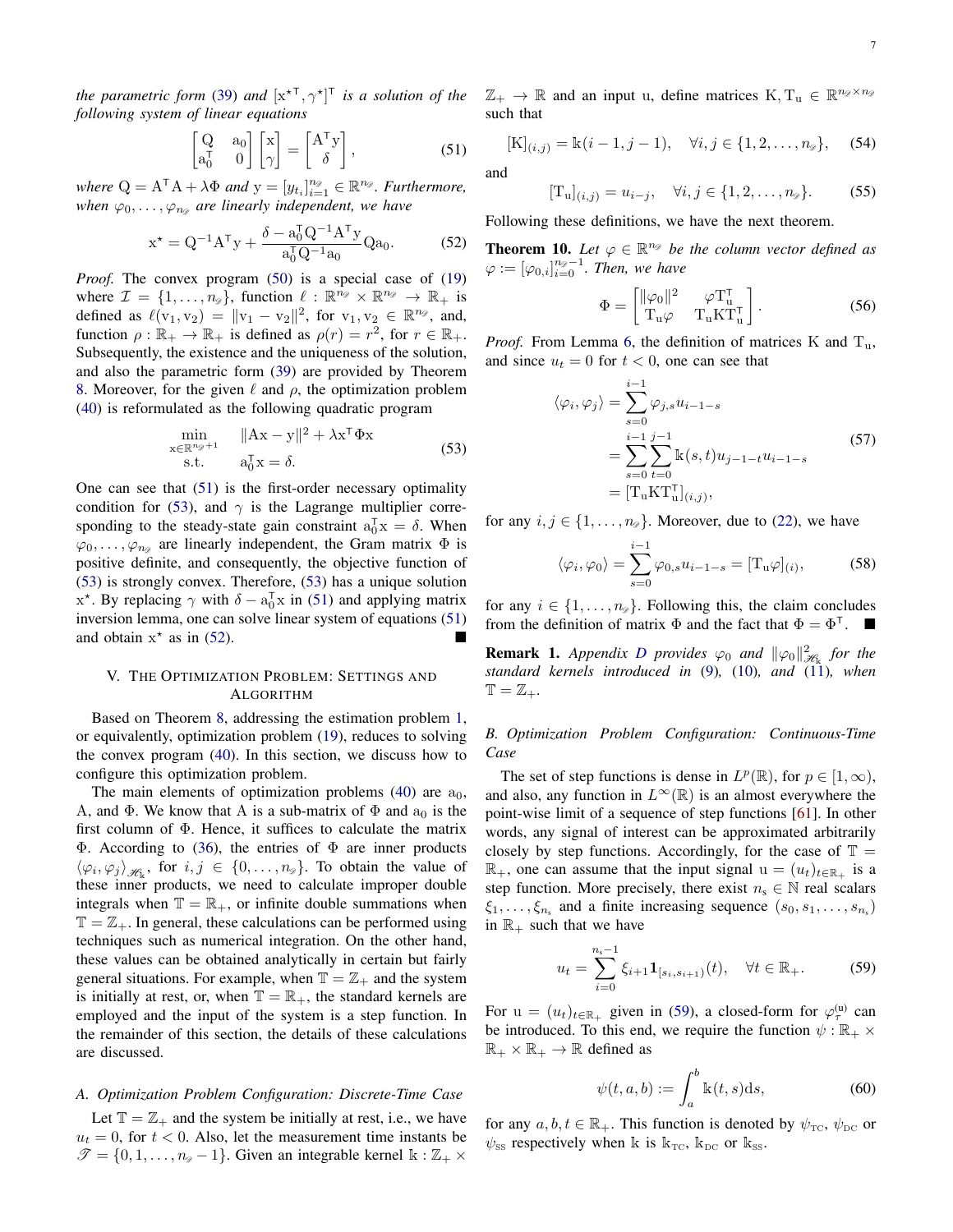<span id="page-7-9"></span>**Theorem 11.** *For any*  $t \in \mathbb{R}_+$ *, we have* 

<span id="page-7-0"></span>
$$
\varphi_{\tau,t}^{(u)} = \sum_{i=0}^{n_s - 1} \xi_{i+1} \psi(t, \bar{s}_{i+1}(\tau), \bar{s}_i(\tau)), \tag{61}
$$

where, for  $i = 0, \ldots, n_s$ , function  $\bar{s}_i : \mathbb{R}_+ \to \mathbb{R}_+$  is defined  $as\ \bar{s}_i(\tau) := \max(\tau - s_i, 0)$ *, for any*  $\tau \in \mathbb{R}_+$ *.* 

*Proof.* From [\(35\)](#page-4-7) and [\(59\)](#page-6-0), one can see that

$$
\varphi_{\tau,t}^{(u)} = \int_{\mathbb{R}_+} \mathbb{k}(t,s) u_{\tau-s} ds
$$
  
= 
$$
\int_{\mathbb{R}_+} \mathbb{k}(t,s) \sum_{i=0}^{n_s-1} \xi_{i+1} \mathbf{1}_{[s_i,s_{i+1})}(\tau - s) ds
$$
 (62)  
= 
$$
\sum_{i=0}^{n_s-1} \xi_{i+1} \int_{\bar{s}_{i+1}(\tau)}^{\bar{s}_i(\tau)} \mathbb{k}(t,s) ds.
$$

Following this, the claim is implied by the definition of function  $\psi$  in [\(60\)](#page-6-4).

For the standard kernels defined in [\(9\)](#page-2-3), [\(10\)](#page-2-4) and [\(11\)](#page-2-5), one can obtain the closed-form of  $\varphi_{\tau}^{(u)}$  using [\(61\)](#page-7-0). To this end, we need  $\psi_{\text{TC}}$ ,  $\psi_{\text{DC}}$ , and  $\psi_{\text{SS}}$  which are provided by the next theorem.

<span id="page-7-1"></span>**Theorem 12.** *Define the function*  $\eta : \mathbb{R}_+ \times \mathbb{R}_+ \times \mathbb{R}_+ \to \mathbb{R}$  *as* 

$$
\eta(s, \tau_1, \tau_2) = \min(\max(t, \tau_1), \tau_2), \tag{63}
$$

*for any*  $s, \tau_1, \tau_2 \in \mathbb{R}_+$ *, and let*  $t, a, b \in \mathbb{R}_+$  *such that*  $a \leq b$ *.* i) For kernel  $k_{TC}$ , we have

<span id="page-7-10"></span>
$$
\psi_{\rm TC}(t, a, b) = \left(\eta(t, a, b) - a\right)\alpha^t + \frac{\alpha^b - \alpha^{\eta(t, a, b)}}{\ln(\alpha)}.\tag{64}
$$

ii) For kernel  $k_{DC}$ , we have

$$
\psi_{\text{DC}}(t, a, b) = \frac{\gamma^{-a} - \gamma^{-\eta(t, a, b)}}{\ln(\gamma)} (\alpha \gamma)^t + \frac{(\alpha \gamma)^b - (\alpha \gamma)^{\eta(t, a, b)}}{\ln(\alpha \gamma)} \gamma^{-t}.
$$
\n(65)

iii) For kernel  $k_{SS}$ , we have

<span id="page-7-11"></span>
$$
\psi_{\rm{ss}}(t,a,b) = \frac{\alpha^{\eta(t,a,b)} - \alpha^a}{\ln(\alpha)} \alpha^{2t} + \frac{\alpha^{2b} - \alpha^{2\eta(t,a,b)}}{2\ln(\alpha)} \alpha^t - \frac{1}{3} (\eta(t,a,b) - a) \alpha^{3t} - \frac{\alpha^{3b} - \alpha^{3\eta(t,a,b)}}{9\ln(\alpha)}.
$$
(66)

*Proof.* See Appendix [E.](#page-13-0)

Similar to the previous theorem, one can obtain the closedform of  $\varphi_0$  for the standard kernels [\(9\)](#page-2-3), [\(10\)](#page-2-4) and [\(11\)](#page-2-5).

<span id="page-7-8"></span>**Theorem 13.** i) For kernel  $k_{TC}$ , we have

$$
\varphi_{0,t} = \left(t - \frac{1}{\ln(\alpha)}\right)\alpha^t, \quad \forall t \in \mathbb{R}_+.
$$
 (67)

ii) *For kernel*  $k_{DC}$ *, we have* 

$$
\varphi_{0,t} = -\left[\frac{(1-\gamma^t)}{\ln(\gamma)} + \frac{1}{\ln(\alpha \gamma)}\right] \alpha^t, \quad \forall t \in \mathbb{R}_+.
$$
 (68)

iii) *For kernel*  $k_{SS}$ *, we have* 

$$
\varphi_{0,t} = \left[\frac{11}{18\ln(\alpha)}\alpha^t - \frac{1}{\ln(\alpha)} - \frac{t\alpha^t}{3}\right]\alpha^{2t}, \quad \forall t \in \mathbb{R}_+.
$$
 (69)

*Proof.* From the definition of  $\varphi_0$  and function  $\psi$ , we have

$$
\varphi_{0,t} = \int_0^\infty \mathbf{k}(s,t)ds = \lim_{b \to \infty} \int_0^b \mathbf{k}(s,t)ds = \lim_{b \to \infty} \psi(t,0,b).
$$

Subsequently, one can see that the theorem holds according to Theorem [12.](#page-7-1)

Given  $\{\varphi_i\}_{i=0}^{n_{\varphi}},$  we can obtain  $\langle \varphi_i, \varphi_j \rangle_{\mathscr{H}_{\mathrm{k}}},$  for  $i, j =$  $0, \ldots, n_{\varnothing}$ . To this end, define functions  $\nu : \mathbb{R}_+^n \times \mathbb{R}_+ \to \mathbb{R}$ and  $\bar{\nu} : \mathbb{R}_+ \to \mathbb{R}$  respectively as

<span id="page-7-2"></span>
$$
\nu(x,y) := \int_0^x \int_0^y \mathbf{k}(s,t) dt ds, \qquad \forall x, y \in \mathbb{R}_+, \qquad (70)
$$

and

$$
\bar{\nu}(x) := \int_0^x \int_0^\infty \mathbb{k}(s, t) dt ds, \qquad \forall x \in \mathbb{R}_+.
$$
 (71)

When  $\bf{k}$  is one of the standard kernels [\(9\)](#page-2-3), [\(10\)](#page-2-4) and [\(11\)](#page-2-5), we include a suitable subscript in  $\nu$  and  $\bar{\nu}$  to indicate the corresponding kernel. For each  $i, j \in \{0, 1, \ldots, n_s - 1\}$ , let functions  $\kappa_{ij} : \mathbb{R}_+ \times \mathbb{R}_+ \to \mathbb{R}_+$  and  $\bar{\kappa}_i : \mathbb{R}_+ \times \mathbb{R}_+ \to \mathbb{R}_+$  be defined such that, for any  $\tau$ ,  $\tau_1$ ,  $\tau_2 \in \mathbb{R}_+$ , we have

<span id="page-7-4"></span>
$$
\kappa_{ij}(\tau_1, \tau_2) = \nu(\bar{s}_i(\tau_1), \bar{s}_j(\tau_2)) - \nu(\bar{s}_{i+1}(\tau_1), \bar{s}_j(\tau_2)) - \nu(\bar{s}_i(\tau_1), \bar{s}_{j+1}(\tau_2)) + \nu(\bar{s}_{i+1}(\tau_1), \bar{s}_{j+1}(\tau_2)),
$$
\n(72)

and

<span id="page-7-5"></span>
$$
\bar{\kappa}_i(\tau) = \bar{\nu}(\bar{s}_i(\tau)) - \bar{\nu}(\bar{s}_{i+1}(\tau)). \tag{73}
$$

Based on these definitions, the next theorem presents the closed-form for  $\langle \varphi_0, \varphi_{\tau}^{(u)} \rangle_{\mathscr{H}_k}$  and  $\langle \varphi_{\tau_1}^{(u)}, \varphi_{\tau_2}^{(u)} \rangle_{\mathscr{H}_k}$ .

<span id="page-7-7"></span><span id="page-7-6"></span>**Theorem 14.** i) For any  $\tau \in \mathbb{R}_+$ , we have

$$
\langle \varphi_0, \varphi_{\tau}^{(u)} \rangle_{\mathcal{H}_k} = \sum_{i=0}^{n_s - 1} \xi_{i+1} \bar{\kappa}_i(\tau). \tag{74}
$$

<span id="page-7-3"></span>ii) For any  $\tau_1, \tau_2 \in \mathbb{R}_+$ , we have

$$
\langle \varphi_{\tau_1}^{(u)}, \varphi_{\tau_2}^{(u)} \rangle_{\mathcal{H}_k} = \sum_{i=0}^{n_s - 1} \sum_{j=0}^{n_s - 1} \xi_{i+1} \xi_{j+1} \kappa_{ij}(\tau_1, \tau_2). \tag{75}
$$

*Proof.* i) Due to Theorem [4,](#page-4-0) Lemma [6](#page-4-6) and [\(59\)](#page-6-0), one has

$$
\langle \varphi_0, \varphi_\tau^{(u)} \rangle_{\mathcal{H}_k} = \int_0^\infty \varphi_{0,s} \sum_{i=0}^{n_s - 1} \xi_{i+1} \mathbf{1}_{[s_i, s_{i+1})}(\tau - s) ds
$$
  
= 
$$
\int_0^\infty \int_0^\infty k(s, t) \sum_{i=0}^{n_s - 1} \xi_{i+1} \mathbf{1}_{[s_i, s_{i+1})}(\tau - s) dt ds.
$$
 (76)

Accordingly, from the definition of function  $\bar{\nu}$  and functions  $\bar{\kappa}_i$ ,  $i = 0, \ldots, n_s - 1$ , we have

$$
\langle \varphi_0, \varphi_{\tau}^{(u)} \rangle_{\mathcal{H}_{k}} = \sum_{i=0}^{n_s - 1} \xi_{i+1} \int_{\bar{s}_{i+1}(\tau)}^{\bar{s}_{i}(\tau)} \int_0^{\infty} k(s, t) dt ds
$$
  
= 
$$
\sum_{i=0}^{n_s - 1} \xi_{i+1} (\bar{\nu}(\bar{s}_i(\tau)) - \bar{\nu}(\bar{s}_{i+1}(\tau))
$$
(77)  
= 
$$
\sum_{i=0}^{n_s - 1} \xi_{i+1} \bar{\kappa}_i(\tau).
$$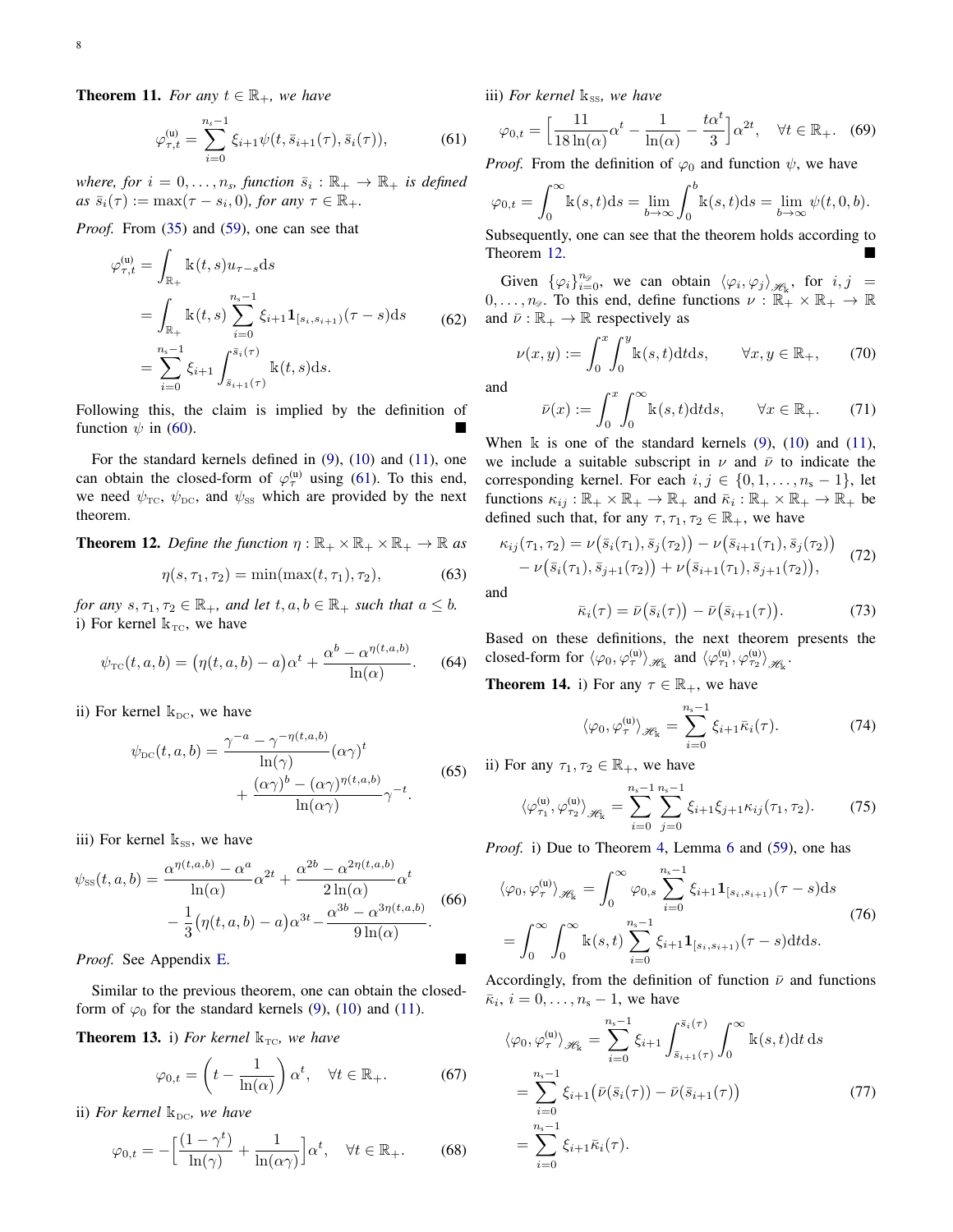ii) From Lemma [6](#page-4-6) and due to [\(35\)](#page-4-7) and [\(59\)](#page-6-0), we know that

<span id="page-8-0"></span>
$$
\langle \varphi_{\tau_1}^{(u)}, \varphi_{\tau_2}^{(u)} \rangle_{\mathscr{H}_{k}} = \int_0^{\infty} \varphi_{\tau_2,s}^{(u)} \sum_{i=0}^{n_s-1} \xi_{i+1} \mathbf{1}_{[s_i, s_{i+1})}(\tau_1 - s) ds
$$
  
\n
$$
= \int_0^{\infty} \int_0^{\infty} \left( k(s, t) \sum_{j=0}^{n_s-1} \xi_{j+1} \mathbf{1}_{[s_j, s_{j+1})}(\tau_2 - t) \right. \\ \left. \sum_{i=0}^{n_s-1} \xi_{i+1} \mathbf{1}_{[s_i, s_{i+1})}(\tau_1 - s) \right) dt ds \qquad (78)
$$
  
\n
$$
= \sum_{i=0}^{n_s-1} \sum_{j=0}^{n_s-1} \xi_{i+1} \xi_{j+1} \int_0^{\infty} \int_0^{\infty} \left( k(s, t) \right. \\ \left. \mathbf{1}_{[s_j, s_{j+1})}(\tau_2 - t) \mathbf{1}_{[s_i, s_{i+1})}(\tau_1 - s) \right) dt ds.
$$

From [\(70\)](#page-7-2), it follows that

<span id="page-8-1"></span>
$$
\int_{0}^{\infty} \int_{0}^{\infty} \mathbf{k}(s,t) \mathbf{1}_{[s_{j},s_{j+1})}(\tau_{2}-t) \mathbf{1}_{[s_{i},s_{i+1})}(\tau_{1}-s) dt ds
$$
\n
$$
= \int_{\bar{s}_{i+1}(\tau_{1})}^{\bar{s}_{i}(\tau_{1})} \int_{\bar{s}_{j+1}(\tau_{2})}^{\bar{s}_{j}(\tau_{2})} \mathbf{k}(s,t) dt ds
$$
\n
$$
= \nu(\bar{s}_{i}(\tau_{1}), \bar{s}_{j}(\tau_{2})) - \nu(\bar{s}_{i+1}(\tau_{1}), \bar{s}_{j}(\tau_{2})) - \nu(\bar{s}_{i+1}(\tau_{1}), \bar{s}_{j+1}(\tau_{2})).
$$
\n(79)

Accordingly, one can see that [\(78\)](#page-8-0) and [\(79\)](#page-8-1) implies [\(75\)](#page-7-3).  $\blacksquare$ 

Due to  $(72)$  and  $(73)$ , in order to employ  $(74)$  and  $(75)$  to calculate the entries of  $\Phi$ , we need to obtain the functions  $\nu$  and  $\bar{\nu}$ , which can be done in general using numerical techniques. However, the closed-form of  $\nu$  and  $\bar{\nu}$  can be explicitly derived for the standard kernels.

<span id="page-8-2"></span>**Theorem 15.** *Let*  $x, y \in \mathbb{R}_+$ . i) For kernel  $k_{TC}$ , we have

<span id="page-8-6"></span>
$$
\nu_{\rm TC}(x,y) = \frac{\min(x,y)(\alpha^x + \alpha^y)}{\ln(\alpha)} + \frac{2(1 - \alpha^{\min(x,y)})}{\ln(\alpha)^2},
$$
 (80)

and

<span id="page-8-7"></span>
$$
\bar{\nu}_{\rm TC}(x) = \frac{x\alpha^x \ln(\alpha) + 2(1 - \alpha^x)}{\ln(\alpha)^2}.
$$
 (81)

ii) For kernel  $k_{DC}$ , we have

<span id="page-8-8"></span>
$$
\nu_{\rm DC}(x, y) = \frac{(1 - \gamma^{-\min(x, y)})\left((\alpha \gamma)^x + (\alpha \gamma)^y\right)}{\ln(\gamma)\ln(\alpha \gamma)} + \frac{2 - 2\alpha^{\min(x, y)}}{\ln(\alpha)\ln(\alpha \gamma)},
$$
\n(82)

and

<span id="page-8-9"></span>
$$
\bar{\nu}_{\rm DC}(x) = \frac{\alpha^x \gamma^x - \alpha^x}{\ln(\gamma) \ln(\alpha \gamma)} + \frac{2 - 2\alpha^x}{\ln(\alpha) \ln(\alpha \gamma)}.
$$
 (83)

iii) For kernel  $k_{ss}$ , we have

<span id="page-8-10"></span>
$$
\nu_{\rm{ss}}(x,y) := \frac{(\alpha^{\min(x,y)} - 1)(\alpha^{2x} + \alpha^{2y})}{2\ln(\alpha)^2} - \frac{\min(x,y)(\alpha^{3x} + \alpha^{3y})}{9\ln(\alpha)} + \frac{7 - 7\alpha^{3\min(x,y)}}{27\ln(\alpha)^2},
$$
(84)

<span id="page-8-11"></span>and

$$
\bar{\nu}_{\rm{ss}}(x) := \frac{14 - 27\alpha^{2x} + 13\alpha^{3x}}{54\ln(\alpha)^2} - \frac{x\alpha^{3x}}{9\ln(\alpha)}.\tag{85}
$$

<span id="page-8-4"></span>Algorithm 1 System Identification with Steady-State Gain Side-Information

- 1: **Input:** Set of data  $\mathscr{D}$ , integrable kernel k, index set  $\mathcal{I}$ , convex function  $\ell$ , regularization weight  $\lambda$ , and, real scalar δ or interval [δ, δ] for the steady-state gain.
- 2: Calculate matrix  $\Phi$  in [\(36\)](#page-5-11).  $\triangleright$  For discrete-time case, use Theorem [10](#page-6-5) and Remark [1.](#page-6-6)  $\triangleright$  For continuous-time case and step input, use [\(72\)](#page-7-4), [\(73\)](#page-7-5), Theorems [14,](#page-7-7) [15](#page-8-2) and [16.](#page-8-3)
- 3: Obtain matrix A introduced in [\(37\)](#page-5-12) as a sub-matrix of Φ.
- 4: Obtain vector  $a_0$  as the first column of  $\Phi$ .
- 5: Solve convex program  $(40)$  to obtain  $x^*$ .
- $\triangleright$  If the steady-state gain is known to be  $\delta$  and the empirical loss is the sum of squared errors, obtain  $x^*$  by [\(52\)](#page-6-3) or [\(51\)](#page-6-1).
- 6: Calculate  $\varphi_0$  by [\(22\)](#page-3-3) and [\(29\)](#page-4-8), or by Theorems [13](#page-7-8) and [17.](#page-12-2)
- 7: Calculate  $\varphi_1, \ldots, \varphi_{n}$  based on [\(35\)](#page-4-7).  $\triangleright$  For continuous-time case and step input, use Theorems [11](#page-7-9) and [12.](#page-7-1)
- 8: Given  $x^*$  and  $\{\varphi_i\}_{i=0}^{n_{\mathcal{I}}}$ , obtain  $g^*$  based on [\(39\)](#page-5-10).
- 9: **Output:**  $g^*$  and  $x^*$ .

*Proof.* See Appendix [F.](#page-14-13)

Similar to the previous theorem, we can calculate the closedform of  $\|\varphi_0\|_{\mathcal{H}_k}^2 = \langle \varphi_0, \varphi_0 \rangle_{\mathcal{H}_k}$  for the standard stable kernels. The next theorem presents these closed-forms.

<span id="page-8-3"></span>**Theorem 16.** i) *For*  $\mathbb{k}_{\text{TC}}$ *, we have*  $\|\varphi_0\|_{\mathscr{H}_k}^2 = 2(\ln(\alpha))^{-2}$ *.* ii) *For*  $\mathbb{k}_{\text{DC}}$ , we have  $\|\varphi_0\|_{\mathscr{H}_k}^2 = 2(\ln(\alpha)\ln(\alpha\gamma))^{-2}$ . iii) *For*  $\mathbb{k}_{\text{ss}}$ *, we have*  $\|\varphi_0\|_{\mathscr{H}_k}^{2^{\infty}} = 7(27 \ln(\alpha))^{-2}$ *.* 

*Proof.* From [\(31\)](#page-4-9) and the definition of function  $\nu$ , we have

$$
\|\varphi_0\|_{\mathcal{H}_k}^2 = \int_0^\infty \int_0^\infty k(s, t) ds dt
$$
  
= 
$$
\lim_{x, y \to \infty} \int_0^x \int_0^y k(s, t) ds dt = \lim_{x, y \to \infty} \nu(x, y).
$$

Accordingly, the proof of the theorem follows directly from Theorem [15.](#page-8-2)

Based on the above discussion, we can derive the key elements of optimization [\(40\)](#page-5-4) and solve Problem [1](#page-2-1) to estimate the impulse response of system. The outline of this procedure is summarized in Algorithm [1.](#page-8-4)

## <span id="page-8-5"></span>*C. Hyperparameter Tuning*

To employ Algorithm [1,](#page-8-4) in addition to the set of data  $\mathscr{D}$ , an appropriate stable kernel k and the regularization weight  $\lambda$  are required. The general form of the kernel depends on the shape and smoothness of the impulse response to be identified. Following specifying the type of kernel, in addition to  $\lambda$ , it is required to determine the hyperparameters  $\theta_k$ characterizing kernel k. Therefore, we need to estimate the vector of hyperparameters  $\theta := [\lambda, \theta_k]$  in the admissible set  $\Theta \subseteq \mathbb{R}^{n_{\theta}}$ . For this purpose, we use a cross-validation mechanism equipped with a Bayesian optimization heuristic [\[62\]](#page-15-32). More precisely, the index set of data is partitioned into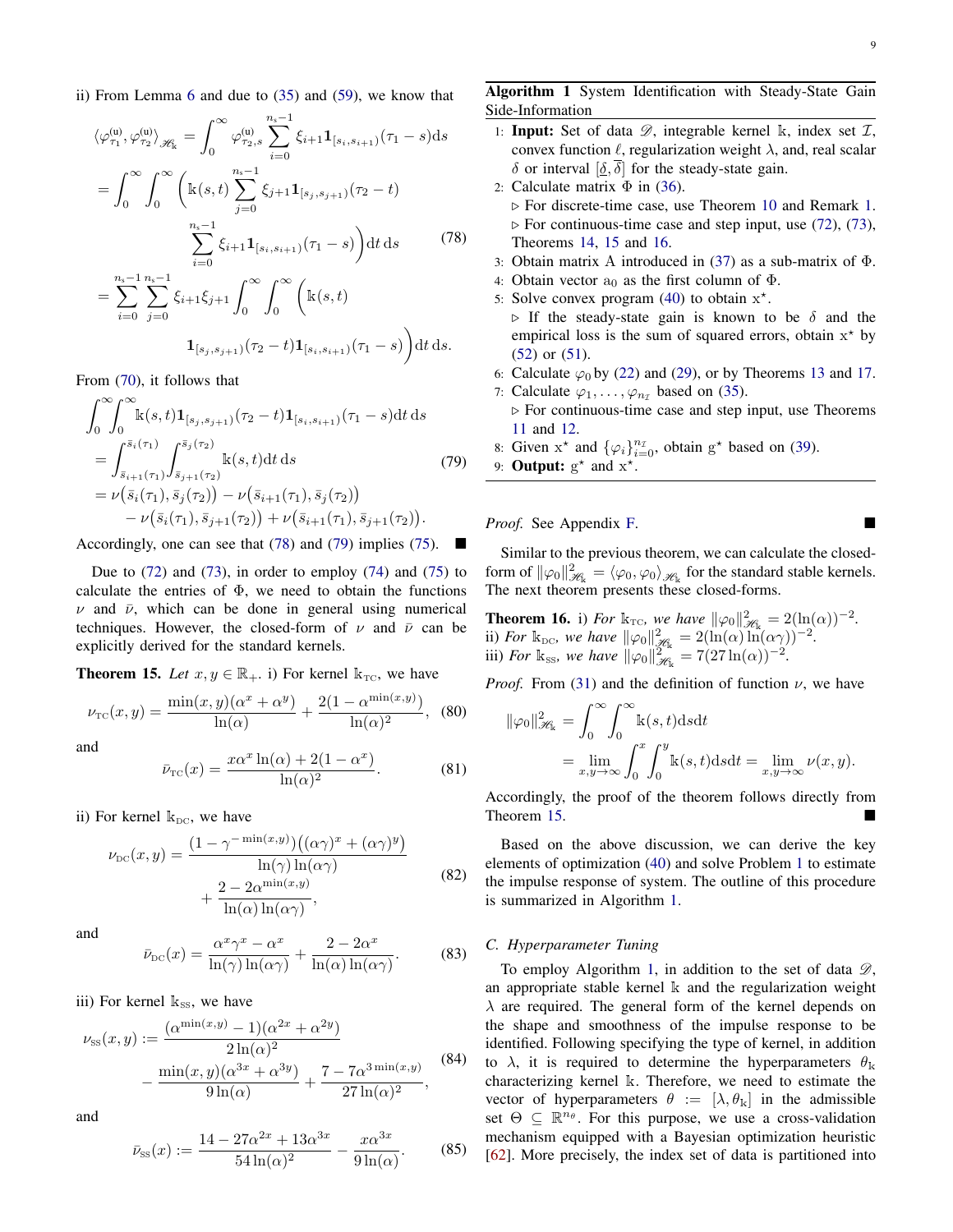disjoint sets  $\mathcal{I}_T$  and  $\mathcal{I}_V$  to be utilized respectively for training and validation. The prediction error on the validation data, the model evaluation metric  $v : \Theta \to \mathbb{R}$ , is defined as

<span id="page-9-0"></span>
$$
v(\theta) = \frac{1}{|\mathcal{I}_V|} \sum_{i \in \mathcal{I}_V} \left( y_{t_i} - \mathcal{L}_{t_i}^{\mathbf{u}}(\mathbf{g}) \right)^2, \tag{86}
$$

where g is the impulse response identified using the proposed identification technique given the training data and the hyperparameters  $\theta$ . Then,  $\theta$  is estimated as  $\theta := \operatorname{argmin}_{\theta \in \Theta} v(\theta)$ . One can see that the dependency of model evaluation metric  $v$  to the vector of hyperparameters is in a black-box oracle form. To solve this optimization problem, we use a Bayesian optimization algorithm such as GP-LCB, which is available through MATLAB's bayesopt function [\[62\]](#page-15-32).

## VI. NUMERICAL EXAMPLES

In this section, we demonstrate and compare the performance of the proposed method through several numerical examples.

<span id="page-9-2"></span>Example 1. For the example provided in Section [III,](#page-1-1) we employ the proposed identification scheme presuming that the steady-state gain of the system is given, i.e., we know that  $\ell_0(g^{\scriptscriptstyle (S)}) = 1$  $\ell_0(g^{\scriptscriptstyle (S)}) = 1$ . Accordingly, we apply Algorithm 1 given the set of measurement data  $\mathscr D$  and  $\delta = 1$ . For the choice of kernel, we utilize  $k_{TC}$  introduced in [\(10\)](#page-2-4). The hyperparameters of kernel are tuned based on the cross-validation mechanism introduced in Section [V-C.](#page-8-5) To this end, the first 80% of data points are chosen for training and the remaining 20% for validation. Given this partitioning of the measurement data, the hyperparameters  $\theta = [\lambda, \alpha]$  are estimated as  $\operatorname{argmin}_{\theta \in \Theta} v(\theta)$ , where  $v$  is the model evaluation metric defined in [\(86\)](#page-9-0). The solution of this optimization problem is obtained by utilizing GP-LCB Bayesian optimization approach [\[62\]](#page-15-32).

Figure [2](#page-9-1) shows the step response corresponding to  $g^*$ together with the step responses of the models  $\hat{g}_1$  and  $\hat{g}_2$ , estimated in Section [III.](#page-1-1) For the estimated impulse response  $g^*$ , we have  $\ell_0(g^*) = 1.00$ . To evaluate and compare quantitatively the estimated impulse responses, we employ the *coefficient of determination*, also known as *R-squared*, defined as

<span id="page-9-4"></span>
$$
\text{fit}(g) = 100 \times \left(1 - \frac{\|g - g^{(s)}\|_2}{\|g^{(s)}\|_2}\right), \quad \forall g \in \mathscr{H}_k. \tag{87}
$$

For the estimated impulse responses, we have  $fit(\hat{g}_1)$  = 70.88%, fit( $\hat{g}_2$ ) = 58.60%, and fit( $g^*$ ) = 95.84%. Accordingly, one can see that the proposed scheme outperforms in terms of fitting performance and the precision of resulting steady-state gain.  $\triangle$ 

<span id="page-9-3"></span>Example 2. In this example, we compare the performance of the proposed identification method with the existing schemes through a Monte Carlo analysis. To this end, with respect to each  $(n, r)$  in  $\{16, 17, \ldots, 25\} \times \{0.8, 0.82, \ldots, 0.96\}$ , we employ MATLAB's drss function to randomly generate a discrete-time LTI system with order  $n$  and spectral radius  $r$ . We normalize these systems with their  $\mathcal{H}_2$ -norm and set them initially at rest. For each of these systems, a random zeromean white Gaussian input signal with length  $n<sub>\mathscr{D}</sub> = 200$  is

<span id="page-9-1"></span>

Figure 2: The step responses for system  $S$  and the model estimated in Example [1.](#page-9-2) The impulse response s\* corresponds to the proposed method.

generated using MATLAB's idinput function. By applying these input signals to the systems, we obtain their noiseless output signals. We consider three levels of signal-to-noise ratio (SNR): high, medium, and low, which are 5 dB, 15 dB, and 25 dB, respectively. For the additive measurement uncertainty, we generate a zero-mean white Gaussian signal for each of these SNR levels and each output signal. The noiseless output signal is then corrupted with the the corresponding additive noise signals, and the resulting noisy output is measured at time instants  $t_i = i$ , for  $i = 0, 1, \ldots, 199$ . As a result, we have 100 sets of input-output data for each of the aforementioned SNR values as following

$$
\mathscr{D}_{i}^{(5dB)} = \left\{ (u_s^{(i)}, y_s^{(i,5dB)}) \middle| s = 0, \dots, 199 \right\}, \quad i = 1, \dots, 100,
$$
  

$$
\mathscr{D}_{i}^{(15dB)} = \left\{ (u_s^{(i)}, y_s^{(i,15dB)}) \middle| s = 0, \dots, 199 \right\}, \quad i = 1, \dots, 100,
$$
  

$$
\mathscr{D}_{i}^{(25dB)} = \left\{ (u_s^{(i)}, y_s^{(i,25dB)}) \middle| s = 0, \dots, 199 \right\}, \quad i = 1, \dots, 100,
$$

where the superscript indicates the SNR value in the respective data set. We employ the above input-output data sets and the following identification methods to estimate the impulse response of corresponding systems:

- A. This method is a modified subspace approach incorporating steady-state features of output [\[47\]](#page-15-33).
- B. This method estimates impulse response by solving a constrained optimization problem formulated based on a behavioral approach [\[49\]](#page-15-18).
- C. This method considers the interpretation of subspace identification as the optimal multi-step ahead prediction and modifies it to a constrained least-squares problem where the imposed equality constraint models approximately the steady-state gain information [\[46\]](#page-15-17).
- D. This method is a general Bayesian variant of the optimal multi-step ahead predictor interpretation of subspace identification approach, where steady-state gain information is integrated into the covariance of the prior distribution [\[4\]](#page-14-3).
- E. In this method, the step response of system is first estimated by a kernel-based Bayesian approach, and then, the FIR is calculated using discrete derivative [\[50\]](#page-15-19).
- F. This method estimates a FIR model for the system based on a kernel-based Bayesian approach where the steadystate gain information is enforced on the total summation of the estimated FIR [\[51\]](#page-15-20).
- G. The last method is the scheme proposed in this paper and summarized in Algorithm [1.](#page-8-4)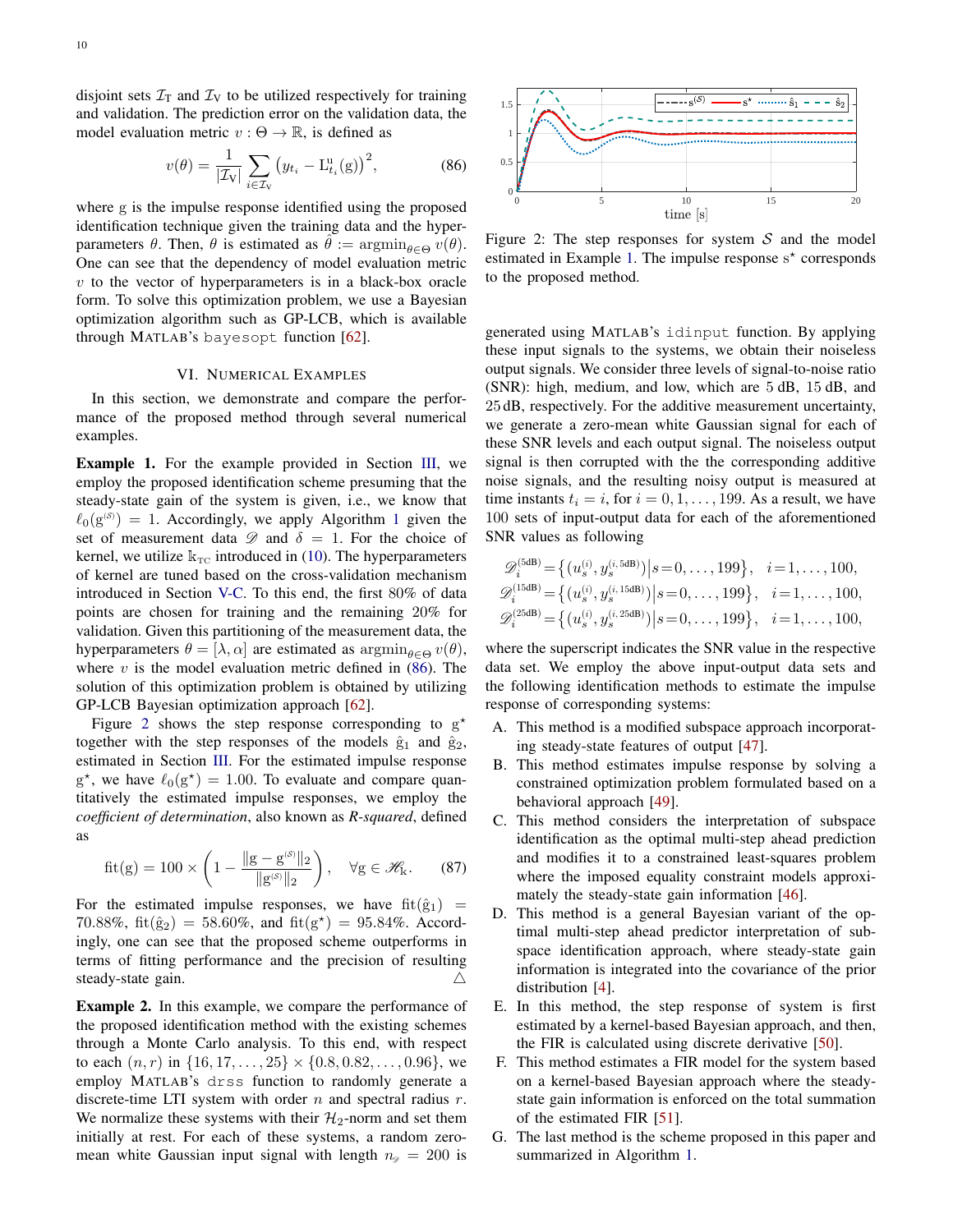<span id="page-10-1"></span>

Figure 3: Box plots of the R-squared metric for the estimation results of the methods and SNR levels discussed in Example [2.](#page-9-3) The y-axis range has been adjusted to improve visibility in each of these box plots.

The kernel-based methods E, F, and G employ the same kernel type [\(9\)](#page-2-3) to give a fair comparison. To evaluate and compare the estimation performances of these methods, we employ the Rsquared metric introduced in [\(87\)](#page-9-4). Figure [3](#page-10-1) demonstrates and compares the values of R-squared metric for the estimation results of the above mentioned methods and SNR levels.

Discussion: From Figure [3,](#page-10-1) we observe that the proposed identification scheme demonstrates better estimation performance than other methods. Indeed, methods A, B, C, and D are based on the subspace approach and prediction error minimization. Meanwhile, the proposed scheme is a kernelbased method in which the stability of the system is included and the model complexity tuning is implemented based on the effective approach of estimating continuous regularization hyperparameters rather than selecting an integer order [\[25\]](#page-15-9), [\[26\]](#page-15-21). The methods E and F estimate a FIR model for the system, which can be inexact when the spectral radius of the system is close to one, and the impulse response of system can not be approximated well by a short FIR. Moreover, the discrete derivative employed in method F makes the estimation prone to numerical sensitivity, particularly when the data is noisy. On the other hand, the proposed scheme estimates directly the impulse response without any truncation and inexact numerical procedures such as discrete derivatives. 4

## VII. CONCLUSION

In this work, we have addressed the impulse response identification problem when side-information on the steadystate gain of the system is provided. The problem is formulated as a generic nonparametric identification in the form of an infinite-dimensional constrained convex program over the RKHS of stable impulse responses. This optimization problem is designed such that the objective function corresponds to the regularized empirical loss, and the imposed linear constraints enforce the integration of the given side-information into the solution. We have shown that the steady-state gain is a bounded operator over the employed RKHS, which results in guaranteeing the existence and uniqueness of the solution. By using the representer theorem, the optimization problem is reduced to a finite-dimensional convex program, which can be solved efficiently. In the case of exact side-information, quadratic empirical loss, and quadratic regularization, the identification problem has a closed-form solution. Compared to the existing methods, the proposed identification approach can utilize non-uniform measurement samples and integrate steady-state gain side-information into the direct approach of continuous-time system identification. Moreover, through an extensive Monte Carlo numerical experiment, we have verified that the introduced methodology outperforms the benchmark approaches. The proposed scheme has several features which have led to the observed superior performance, including direct estimation of the impulse response without any truncation and without inexact numerical procedures such as discrete derivatives. The method uses kernel-based regularization to enforce the BIBO stability of the estimated impulse response, and, effective model selection and complexity tuning through estimating continuous variables such as regularization weight and hyperparameters.

## APPENDIX

## <span id="page-10-0"></span>*A. Integrability of the Standard Kernels*

 $\frac{1}{s}$ 

For a Mercer kernel k, let assume that there exist  $C \in \mathbb{R}_+$ and  $\alpha \in (0,1)$  such that  $|\mathbb{k}(s,t)| \leq C\alpha^{\frac{1}{2}(s+t)}$ , for any  $s, t \in$ T. Subsequently, when  $\mathbb{T} = \mathbb{Z}_+$ , we have

$$
\sum_{s,t\geq 0} |\mathbf{k}(s,t)| \leq C \sum_{s\geq 0} \sum_{t\geq 0} \alpha^{\frac{1}{2}(s+t)} \n= C \sum_{s\geq 0} \alpha^{\frac{1}{2}s} \sum_{t\geq 0} \alpha^{\frac{1}{2}t} \n= \frac{C}{(1-\alpha^{\frac{1}{2}})^2} < \infty.
$$
\n(88)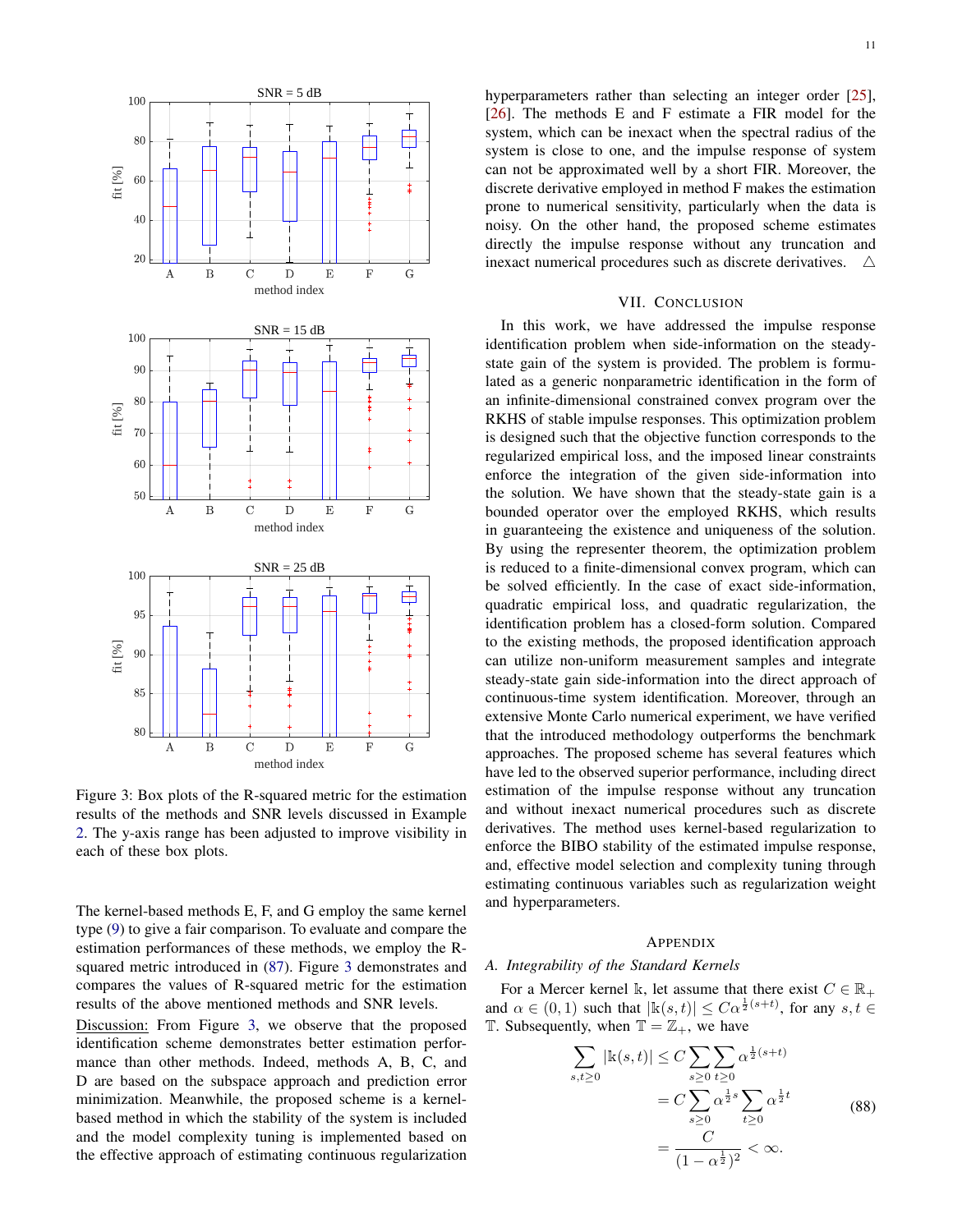Similarly, when  $\mathbb{T} = \mathbb{R}_+$ , one has

$$
\int_{\mathbb{R}_+ \times \mathbb{R}_+} |\mathbf{k}(s,t)| \, \mathrm{d}s \mathrm{d}t \le C \int_{\mathbb{R}_+} \int_{\mathbb{R}_+} \alpha^{\frac{1}{2}(s+t)} \, \mathrm{d}s \mathrm{d}t
$$
\n
$$
= C \int_{\mathbb{R}_+} \alpha^{\frac{1}{2}s} \, \mathrm{d}s \int_{\mathbb{R}_+} \alpha^{\frac{1}{2}t} \, \mathrm{d}t \qquad (89)
$$
\n
$$
= \frac{4C}{(\ln(\alpha))^2} < \infty.
$$

Therefore, k is an integrable kernel. For any  $s, t \in \mathbb{T}$ , one can easily see that  $|\mathbb{k}_{\text{TC}}(s, t)| \leq \alpha^{\frac{1}{2}(s+t)}$ ,  $|\mathbb{k}_{\text{DC}}(s, t)| \leq \alpha^{\frac{1}{2}(s+t)}$ , and

$$
|\mathbf{k}_{\rm{ss}}(s,t)| = \left| \alpha^{\max(s,t)} \left[ \alpha^{s+t} - \frac{1}{3} \alpha^{2\max(s,t)} \right] \right|
$$
  
\n
$$
\leq \left[ |\alpha^{s+t}| + \frac{1}{3} |\alpha^{2\max(s,t)}| \right] \alpha^{\max(s,t)} \qquad (90)
$$
  
\n
$$
\leq \frac{4}{3} \alpha^{\frac{1}{2}(s+t)}.
$$

According to our previous discussion, this implies that  $k_{TC}$ ,  $k_{\text{DC}}$  and  $k_{\text{SS}}$  are integrable kernels.

## <span id="page-11-0"></span>*B. Proof of Theorem [4](#page-4-0)*

Let  $r \in \mathbb{R}_+$  and  $I_r := \int_0^r \int_0^r \mathbb{k}(s,t) \, ds \, dt$ , which is well-defined since k is an integrable kernel. Define  $f_n^{(r)}$  :=  $(f_{n,s}^{(r)})_{s \in \mathbb{R}_+} \in \mathcal{H}_{k}$  as

$$
f_{n,s}^{(r)} = \frac{r}{n} \sum_{i=0}^{n-1} \mathbb{k}(\frac{i}{n}r, s), \qquad \forall s \in \mathbb{R}_+, \tag{91}
$$

for each  $n \in \mathbb{N}$ . From the reproducing property, for any  $n, m \in$  $\mathbb{Z}_+$ , we know that

$$
\left\langle f_n^{(r)}, f_m^{(r)} \right\rangle_{\mathscr{H}_{\mathbf{k}}} - I_r
$$
\n
$$
= \left\langle \frac{r}{n} \sum_{i=0}^{n-1} \mathbb{k} \left( \frac{i}{n} r, \cdot \right), \frac{r}{m} \sum_{j=0}^{m-1} \mathbb{k} \left( \frac{j}{m} r, \cdot \right) \right\rangle_{\mathscr{H}_{\mathbf{k}}} - I_r
$$
\n
$$
= \sum_{i=0}^{n-1} \sum_{j=0}^{m-1} \left[ \mathbb{k} \left( \frac{i}{n} r, \frac{j}{m} r \right) \frac{r^2}{nm} - \int_{\frac{i}{n}r}^{\frac{i+1}{n}r} \int_{\frac{j}{m}r}^{\frac{j+1}{m}r} \mathbb{k}(s, t) \, \mathrm{d}s \, \mathrm{d}t \right]
$$
\n
$$
= \sum_{i=0}^{n-1} \sum_{j=0}^{m-1} \int_{\frac{i}{n}r}^{\frac{i+1}{n}r} \int_{\frac{j}{m}r}^{\frac{j+1}{m}r} \left[ \mathbb{k} \left( \frac{i}{n} r, \frac{j}{m} r \right) - \mathbb{k}(s, t) \right] \, \mathrm{d}s \, \mathrm{d}t.
$$

Since  $[0, r]^2$  is a compact region, continuity of k implies that k is uniformly continuous on  $[0, r]^2$ . Therefore, for any  $\varepsilon > 0$ , there exists  $\delta_{\varepsilon} \in \mathbb{R}_+$  such that we have

<span id="page-11-1"></span>
$$
|\mathbf{k}(s_1, t_1) - \mathbf{k}(s_2, t_2)| \le \frac{\varepsilon^2}{4r^2},
$$
\n(92)

for any  $s_1, s_2, t_1, t_2 \in [0, r]$  where  $|s_1 - s_2| + |t_1 - t_2| \le \delta_{\varepsilon}$ . Accordingly, if  $n, m \geq n_{\varepsilon}$ , where  $n_{\varepsilon}$  is the smallest positive integer larger than  $\frac{1}{\delta_{\epsilon}} 2r$ , one has

$$
|\langle f_n^{(r)}, f_m^{(r)} \rangle_{\mathcal{H}_k} - I_r| \le \sum_{i=0}^{n-1} \sum_{j=0}^{m-1} \int_{\frac{i}{n}r}^{\frac{i+1}{n}r} \int_{\frac{j}{m}r}^{\frac{j+1}{m}r} \frac{\varepsilon^2}{4r^2} ds dt = \frac{1}{4}\varepsilon^2.
$$

Therefore, we know that

<span id="page-11-2"></span>
$$
I_r - \frac{1}{4}\varepsilon^2 \le \langle f_n^{(r)}, f_m^{(r)} \rangle_{\mathcal{H}_k} \le I_r + \frac{1}{4}\varepsilon^2, \quad \forall n, m \ge n_\varepsilon. \quad (93)
$$

Subsequently, one can see that

$$
||f_n^{(r)} - f_m^{(r)}||^2 = \langle f_n^{(r)}, f_n^{(r)} \rangle_{\mathscr{H}_k} - 2 \langle f_n^{(r)}, f_m^{(r)} \rangle_{\mathscr{H}_k} + \langle f_m^{(r)}, f_m^{(r)} \rangle_{\mathscr{H}_k}
$$
  

$$
\leq (I + \frac{1}{4}\varepsilon^2) - 2(I - \frac{1}{4}\varepsilon^2) + (I + \frac{1}{4}\varepsilon^2) = \varepsilon^2,
$$

for any  $n, m \geq n_{\varepsilon}$ . Accordingly,  $\{f_n^{(r)}\}_{n=1}^{\infty}$  is a Cauchy sequence in the Hilbert space  $\mathcal{H}_k$ , which implies that there exists  $f^{(r)} = (f_s^{(r)})_{s \in \mathbb{R}_+}$  in  $\mathcal{H}_k$  such that  $\{f_n^{(r)}\}_{n=1}^{\infty}$  converges to  $f<sup>(r)</sup>$ . Due to the reproducing property, we know that  $f_s^{(r)} - f_{n,s}^{(r)} = \langle f^{(r)} - f_n^{(r)}, \mathbb{K}_s \rangle_{\mathscr{H}_k}$ , for any  $s \in \mathbb{R}_+$ . Consequently, from the Cauchy-Schwartz inequality, it follows that

$$
\lim_{n \to \infty} |f_s^{(r)} - f_{n,s}^{(r)}| \le \lim_{n \to \infty} ||f^{(r)} - f_n^{(r)}||_{\mathscr{H}_{\mathbf{k}}} ||\mathbf{k}_s||_{\mathscr{H}_{\mathbf{k}}} = 0, \tag{94}
$$

i.e., we have  $\lim_{n\to\infty} f_{n,s}^{(r)} = f_s^{(r)}$ . On the other hand, according to [\(92\)](#page-11-1), one can see that

$$
|f_{n,s}^{(r)} - \int_0^r \mathbf{k}(s,t)dt| = \left| \sum_{i=0}^{n-1} \int_{\frac{i}{n}r}^{\frac{i+1}{n}r} \left[ \mathbf{k}(\frac{i}{n}r,s) - \mathbf{k}(t,s) \right] dt \right|
$$
  
\n
$$
\leq \sum_{i=0}^{n-1} \int_{\frac{i}{n}r}^{\frac{i+1}{n}r} \left| \mathbf{k}(\frac{i}{n}r,s) - \mathbf{k}(t,s) \right| dt
$$
  
\n
$$
\leq \sum_{i=0}^{n-1} \frac{1}{n} \frac{\varepsilon^2}{4r^2}
$$
  
\n
$$
= \frac{\varepsilon^2}{4r^2}.
$$

Subsequently, we have  $f_s^{(r)} = \lim_{n \to \infty} f_{n,s}^{(r)} = \int_0^r \mathbb{k}(s,t) dt$ , i.e.,  $f^{(r)} = \int_0^r k(\cdot, t) dt$ . Accordingly, from  $\lim_{n\to\infty} f_n^{(r)} = f^{(r)}$ , [\(93\)](#page-11-2) and the definition of  $I_r$ , it follows that

<span id="page-11-3"></span>
$$
\left\| \int_0^r \mathbf{k}(\cdot, t) dt \right\|_{\mathcal{H}_k}^2 = \| \mathbf{f}^{(r)} \|_{\mathcal{H}_k}^2
$$
  
\n
$$
= \lim_{n \to \infty} \| \mathbf{f}_n \|^2
$$
  
\n
$$
= \lim_{n \to \infty} \langle \mathbf{f}_n^{(r)}, \mathbf{f}_n^{(r)} \rangle_{\mathcal{H}_k} = \int_0^r \int_0^r \mathbf{k}(s, t) ds dt.
$$
 (95)

Take an arbitrary  $g = (g_t)_{t \in \mathbb{R}_+}$  in  $\mathcal{H}_k$  and  $t, \varepsilon \in \mathbb{R}_+$  such that  $t + \varepsilon \in \mathbb{R}_+$ . Since k is symmetric and continuous, and due to the Cauchy-Schwartz inequality and the reproducing property, we have

$$
\lim_{\varepsilon \to 0} |g_{t+\varepsilon} - g_t|
$$
\n
$$
= \lim_{\varepsilon \to 0} |\langle \mathbb{k}_{t+\varepsilon} - \mathbb{k}_t, g \rangle_{\mathscr{H}_{\mathbf{k}}}|
$$
\n
$$
\leq \lim_{\varepsilon \to 0} ||\mathbb{k}_{t+\varepsilon} - \mathbb{k}_t||_{\mathscr{H}_{\mathbf{k}}} ||g||_{\mathscr{H}_{\mathbf{k}}}
$$
\n
$$
= \lim_{\varepsilon \to 0} \left[ \mathbb{k}(t + \varepsilon, t + \varepsilon) - 2\mathbb{k}(t, t + \varepsilon) + \mathbb{k}(t, t) \right]^{\frac{1}{2}} ||g||_{\mathscr{H}_{\mathbf{k}}}
$$
\n
$$
= 0,
$$

which implies the continuity of  $g = (g_t)_{t \in \mathbb{R}_+}$  as a function of t. Therefore, the Riemann integral of g on  $[0, r]$  is well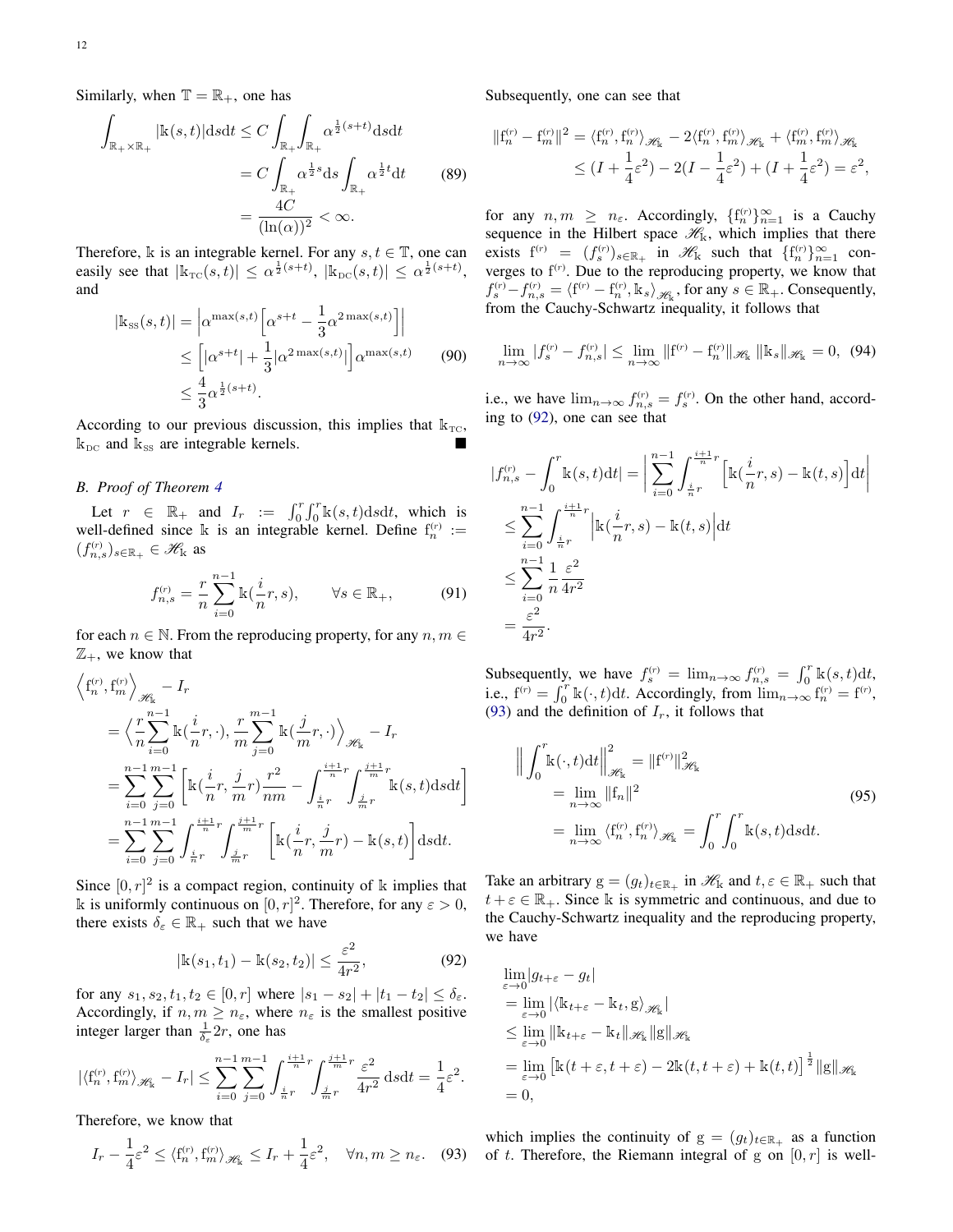defined. Accordingly, from the definition of  $f_n^{(r)}$ , the reproducing property and  $\lim_{n\to\infty} f_n^{(r)} = f^{(r)}$ , it follows that

$$
\int_0^r g_t dt = \lim_{n \to \infty} \frac{r}{n} \sum_{i=0}^{n-1} g(\frac{i}{n}r)
$$

$$
= \lim_{n \to \infty} \langle f_n^{(r)}, g \rangle_{\mathscr{H}_k}
$$

$$
= \langle f^{(r)}, g \rangle_{\mathscr{H}_k}
$$

$$
= \langle \int_0^r k(\cdot, t) dt, g \rangle_{\mathscr{H}_k}
$$

.

With respect to each  $n \in \mathbb{N}$ , let  $r_n$  be

$$
r_n := \min\Big\{r \ge n \Big| \int_r^{\infty} \int_r^{\infty} |\mathbf{k}(s,t)| \mathrm{d} s \mathrm{d} t \le \frac{1}{n} \Big\},\,
$$

which is well-defined since  $\mathbb k$  is continuous and integrable. Moreover, one can see that  ${r_n}_{n=1}^{\infty}$  is an unbounded strictly increasing sequence. For any  $n, m \in \mathbb{N}$ , such that  $n \leq m$ , we have

$$
f_t^{(r_n)} - f_t^{(r_m)} = \int_0^{r_n} k(s, t)ds - \int_0^{r_m} k(s, t)ds
$$
  
= 
$$
\int_{r_m}^{r_n} k(s, t)ds.
$$
 (96)

Accordingly, one can see that

$$
\begin{split} \|\mathbf{f}^{(r_n)} - \mathbf{f}^{(r_m)}\|_{\mathcal{H}_{\mathbf{k}}}^2 &= \langle \mathbf{f}^{(r_n)} - \mathbf{f}^{(r_m)}, \mathbf{f}^{(r_n)} - \mathbf{f}^{(r_m)} \rangle_{\mathcal{H}_{\mathbf{k}}} \\ &= \langle \mathbf{f}^{(r_n)}, \mathbf{f}^{(r_n)} - \mathbf{f}^{(r_m)} \rangle_{\mathcal{H}_{\mathbf{k}}} - \langle \mathbf{f}^{(r_m)}, \mathbf{f}^{(r_n)} - \mathbf{f}^{(r_m)} \rangle_{\mathcal{H}_{\mathbf{k}}} \\ &= \int_0^{r_n} f_t^{(r_n)} - f_t^{(r_m)} \mathrm{d}t - \int_0^{r_m} f_t^{(r_n)} - f_t^{(r_m)} \mathrm{d}t \\ &= \int_{r_m}^{r_n} \int_{r_m}^{r_n} \mathbf{k}(s, t) \mathrm{d}s \mathrm{d}t \\ &\leq \int_{r_m}^{r_n} \int_{r_m}^{r_n} |\mathbf{k}(s, t)| \mathrm{d}s \mathrm{d}t \\ &\leq \frac{1}{m} .\end{split}
$$

This implies that  $\{f^{(r_n)}\}_{n=1}^{\infty}$  is a Cauchy sequence in  $\mathcal{H}_k$ . Therefore, we know that there exists  $f = (f_s)_{s \in \mathbb{R}_+}$  in  $\mathcal{H}_k$ such that  $\lim_{n\to\infty} ||f - f^{(r_n)}||_{\mathscr{H}_k} = 0$ . Subsequently, due to the reproducing property, for any  $s \in \mathbb{R}_+$ , we have

$$
f_s = \langle f, \mathbf{k}_s \rangle_{\mathscr{H}_{\mathbf{k}}} = \lim_{n \to \infty} \langle f^{(r_n)}, \mathbf{k}_s \rangle_{\mathscr{H}_{\mathbf{k}}}
$$

$$
= \lim_{n \to \infty} \int_0^{r_n} \mathbf{k}(s, t) dt
$$

$$
= \int_0^{\infty} \mathbf{k}(s, t) dt,
$$

where the last equality holds due to  $\mathbf{k}_s \in \mathcal{H}_{\mathbf{k}}$ ,  $\mathcal{H}_{\mathbf{k}} \subset \mathcal{L}^1$ , and the dominated convergence theorem. Note that f coincides with  $\varphi_0$  defined by [\(29\)](#page-4-8). Accordingly, due to  $\lim_{n\to\infty} f^{(r_n)} =$  f, [\(95\)](#page-11-3), the definition of f, and the dominated convergence theorem, we have

$$
\left\| \int_0^\infty \mathbf{k}(\cdot, t) dt \right\|_{\mathcal{H}_k}^2 = \|f\|_{\mathcal{H}_k}^2
$$
  
\n
$$
= \lim_{n \to \infty} \|f^{(r_n)}\|_{\mathcal{H}_k}^2
$$
  
\n
$$
= \lim_{n \to \infty} \int_0^{r_n} \int_0^{r_n} \mathbf{k}(s, t) ds dt
$$
  
\n
$$
= \int_0^\infty \int_0^\infty \mathbf{k}(s, t) ds dt.
$$

Based on similar arguments, for any  $g = (g_t)_{t \in \mathbb{R}_+} \in \mathcal{H}_k$ , one can see that

$$
\left\langle \int_0^\infty \mathbf{k}(\cdot, t) dt, \mathbf{g} \right\rangle_{\mathscr{H}_{\mathbf{k}}} = \left\langle \mathbf{f}, \mathbf{g} \right\rangle_{\mathscr{H}_{\mathbf{k}}} \n= \lim_{n \to \infty} \left\langle \mathbf{f}^{(r_n)}, \mathbf{g} \right\rangle_{\mathscr{H}_{\mathbf{k}}} \n= \lim_{n \to \infty} \left\langle \int_0^{r_n} \mathbf{k}(\cdot, t) dt, \mathbf{g} \right\rangle_{\mathscr{H}_{\mathbf{k}}} \n= \lim_{n \to \infty} \int_0^{r_n} g_t dt = \int_0^\infty g_t dt,
$$

where the last equality is due to the dominated convergence theorem and the fact that g is integrable. Therefore, we have  $\ell_0(g) = \langle f, g \rangle_{\mathcal{H}_k}$ , which implies [\(30\)](#page-4-10). This concludes the  $\mathbf{proof.}$ 

## <span id="page-12-0"></span>*C. Proof of Lemma [6](#page-4-6)*

The first part of theorem can be obtained directly from the Riesz representation theorem [\[61\]](#page-15-31). Due to the reproducing property of kernel, for each  $\tau \in \mathcal{T}$ , we have

$$
\varphi_{\tau,t}^{(u)} = \langle \varphi_{\tau}^{(u)}, \mathbf{k}_t \rangle_{\mathscr{H}_{k}} = L_{\tau}^{u}(\mathbf{k}_t), \quad \forall t \in \mathbb{T}.
$$
 (97)

Subsequently, one can see [\(35\)](#page-4-7) holds due to the definition of operator  $L^u_\tau$ . This concludes the proof.

<span id="page-12-1"></span>*D. Steady-State Gain Representer for Discrete-Time Standard Stable Kernels*

<span id="page-12-2"></span>**Theorem 17.** i) For kernel  $k_{TC}$ , we have

$$
\varphi_{0,t} = \left(t + \frac{1}{1-\alpha}\right)\alpha^t, \quad \forall t \in \mathbb{Z}_+.
$$
 (98)

ii) For kernel  $k_{DC}$ , we have

$$
\varphi_{0,t} = \left[\frac{\gamma - \gamma^{t+1}}{1 - \gamma} + \frac{1}{1 - \alpha\gamma}\right] \alpha^t, \quad \forall t \in \mathbb{Z}_+.
$$
 (99)

iii) *For kernel*  $k_{SS}$ *, we have* 

$$
\varphi_{0,t} = \left[\frac{1+\alpha-\alpha^{t+1}}{1-\alpha^2} - \frac{\alpha^t}{3(1-\alpha^3)} - \frac{t\alpha^t}{3}\right]\alpha^{2t}, \quad \forall t \in \mathbb{Z}_+.
$$
\n(100)

*Proof.* i) From [\(22\)](#page-3-3), we have

$$
\varphi_{0,t} = \sum_{s=0}^{t-1} \alpha^{\max(s,t)} + \sum_{s \ge t} \alpha^{\max(s,t)}
$$

$$
= t\alpha^t + \frac{\alpha^t}{1-\alpha}
$$

$$
= \left(t + \frac{1}{1-\alpha}\right)\alpha^t.
$$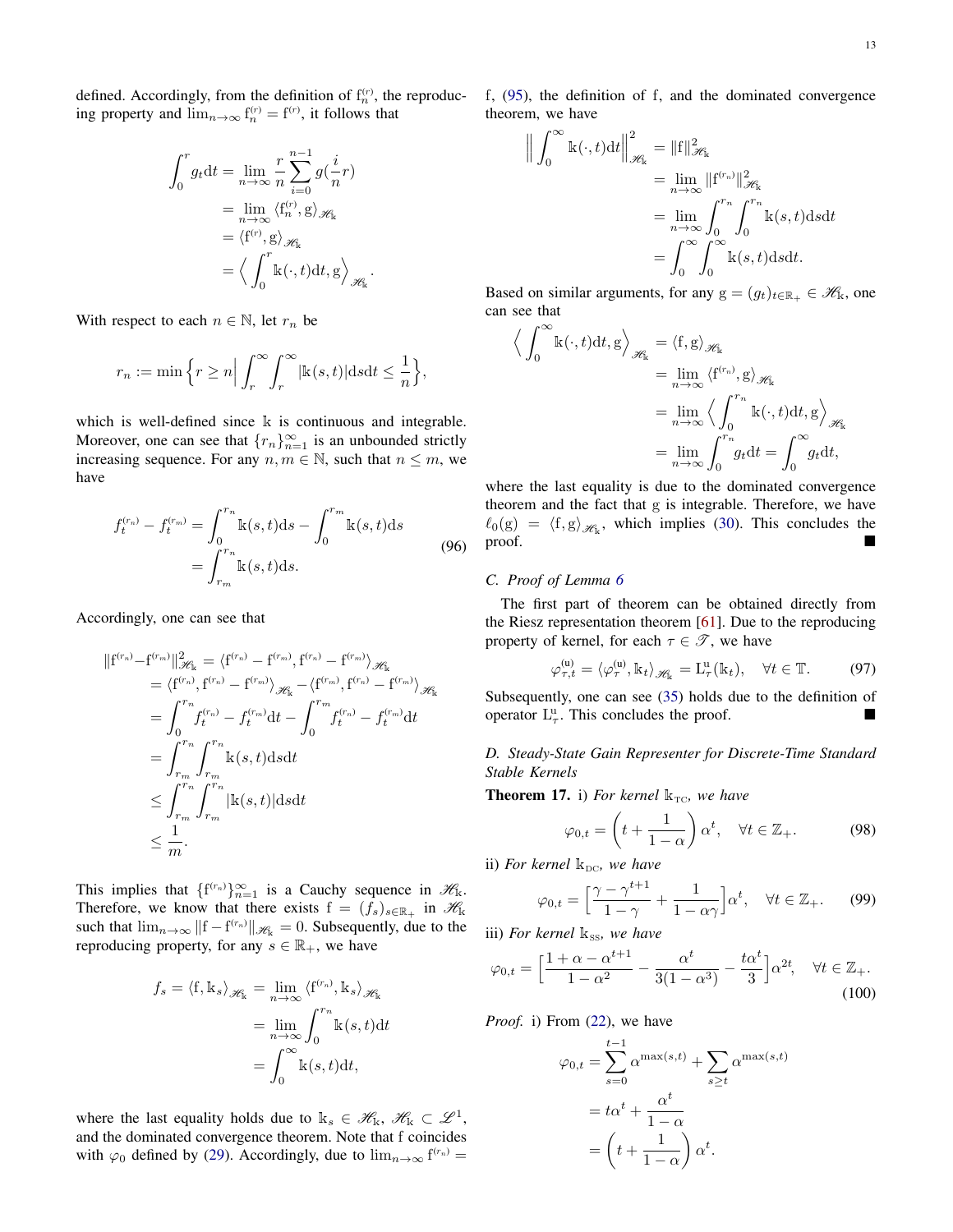ii) Due to [\(22\)](#page-3-3), one has

$$
\varphi_{0,t} = \sum_{s=0}^{t-1} \alpha^{\max(s,t)} \gamma^{|s-t|} + \sum_{s \ge t} \alpha^{\max(s,t)} \gamma^{|s-t|}
$$

$$
= \alpha^t \sum_{s=0}^{t-1} \gamma^{-s+t} + \alpha^t \sum_{s \ge t} \alpha^{s-t} \gamma^{s-t}
$$

$$
= \alpha^t \gamma \frac{1-\gamma^t}{1-\gamma} + \frac{\alpha^t}{1-\alpha \gamma}
$$

$$
= \left[ \frac{\gamma - \gamma^{t+1}}{1-\gamma} + \frac{1}{1-\alpha \gamma} \right] \alpha^t.
$$

iii) We know that

$$
\sum_{s=0}^{t-1} \alpha^{\max(s,t)} \alpha^{s+t} + \sum_{s \ge t} \alpha^{\max(s,t)} \alpha^{s+t}
$$

$$
= \alpha^{2t} \sum_{s=0}^{t-1} \alpha^s + \alpha^t \sum_{s \ge t} \alpha^{2s}
$$

$$
= \alpha^{2t} \frac{1 - \alpha^t}{1 - \alpha} + \frac{\alpha^{3t}}{1 - \alpha^2}
$$

$$
= \left[ \frac{1 + \alpha - \alpha^{t+1}}{1 - \alpha^2} \right] \alpha^{2t}.
$$

Following this, from [\(22\)](#page-3-3) and the value of  $\varphi_{0,t}$  for  $k_{TC}$ , we have

$$
\varphi_{0,t} = \left[\frac{1+\alpha-\alpha^{t+1}}{1-\alpha^2}\right] \alpha^{2t} - \frac{1}{3} (t + \frac{1}{1-\alpha^3}) \alpha^{3t}
$$

$$
= \left[\frac{1+\alpha-\alpha^{t+1}}{1-\alpha^2} - \frac{\alpha^t}{3(1-\alpha^3)} - \frac{1}{3} t \alpha^t\right] \alpha^{2t}.
$$
(101)

This concludes the proof.

**Theorem 18.** i) *For kernel*  $k_{TC}$ *, we have* 

$$
\|\varphi_0\|_{\mathcal{H}_k}^2 = \frac{\alpha + 1}{(1 - \alpha)^2}.
$$
 (102)

ii) For kernel  $k_{DC}$ , we have

$$
\|\varphi_0\|_{\mathscr{H}_k}^2 = \frac{1+\alpha\gamma}{(1-\alpha)(1-\alpha\gamma)}.\tag{103}
$$

iii) *For kernel*  $k_{SS}$ *, we have* 

$$
\|\varphi_0\|_{\mathcal{H}_{\mathbf{k}}}^2 = \frac{2}{3} \frac{\alpha^4 + \alpha^3 + 3\alpha^2 + \alpha + 1}{(\alpha^3 - 1)^2(\alpha + 1)}.
$$
 (104)

*Proof.* i) We know that  $\|\varphi_0\|^2 = \sum_{t \in \mathbb{Z}_+} \varphi_{0,t}$ . Hence,

$$
\|\varphi_0\|_{\mathcal{H}_{\mathbf{k}}}^2 = \sum_{t \in \mathbb{Z}_+} t\alpha^t + \frac{1}{1-\alpha} \sum_{t \in \mathbb{Z}_+} \alpha^t
$$

$$
= \frac{\alpha}{(1-\alpha)^2} + \frac{1}{(1-\alpha)^2} = \frac{1+\alpha}{(1-\alpha)^2}.
$$

ii) Similarly to the proof of part i), for  $k = k_{DC}$ , we have

$$
\|\varphi_0\|_{\mathcal{H}_k}^2 = \left[\frac{\gamma}{1-\gamma} + \frac{1}{1-\alpha\gamma}\right] \sum_{t \in \mathbb{Z}_+} \alpha^t - \frac{\gamma}{(1-\gamma)} \sum_{t \in \mathbb{Z}_+} (\alpha\gamma)^t
$$

$$
= \left[\frac{\gamma}{1-\gamma} + \frac{1}{1-\alpha\gamma}\right] \frac{1}{1-\alpha} - \frac{\gamma}{(1-\gamma)} \frac{1}{(1-\alpha\gamma)}
$$

$$
= \frac{1-\alpha\gamma^2 - \gamma + \alpha\gamma}{(1-\alpha)(1-\gamma)(1-\alpha\gamma)} = \frac{1+\alpha\gamma}{(1-\alpha)(1-\alpha\gamma)}.
$$

iii) Similar to the previous parts, one has

$$
\|\varphi_0\|_{\mathscr{H}_k}^2
$$
\n
$$
= \sum_{t \in \mathbb{Z}_+} \frac{\alpha^{2t}}{1 - \alpha} - \left[ \frac{\alpha}{1 - \alpha^2} + \frac{1}{3(1 - \alpha^3)} \right] \sum_{t \in \mathbb{Z}_+} \alpha^{3t} - \sum_{t \in \mathbb{Z}_+} \frac{t\alpha^{3t}}{3}
$$
\n
$$
= \frac{1}{(1 - \alpha)(1 - \alpha^2)} - \frac{3\alpha - 3\alpha^4 + 1 - \alpha^2}{3(1 - \alpha^2)(1 - \alpha^3)^2} - \frac{\alpha^3}{3(1 - \alpha^3)^2}
$$
\n
$$
= \frac{2}{3} \frac{\alpha^4 + \alpha^3 + 3\alpha^2 + \alpha + 1}{(\alpha^3 - 1)^2(\alpha + 1)}.
$$

This concludes the proof.

## <span id="page-13-0"></span>*E. Proof of Theorem [12](#page-7-1)*

i) For  $t \leq a$ , we have

<span id="page-13-1"></span>
$$
\psi_{\rm TC}(t, a, b) = \int_a^b \alpha^s \, ds = \frac{\alpha^b - \alpha^a}{\ln(\alpha)}.
$$
\n(105)

Also, for  $t \geq b$ , one has

<span id="page-13-2"></span>
$$
\psi_{\rm TC}(t, a, b) = \int_a^b \alpha^t \mathrm{d}s = (b - a)\alpha^t. \tag{106}
$$

<span id="page-13-3"></span>Similar to the previous cases, when  $t \in (a, b)$ , we have

$$
\psi_{\rm TC}(t, a, b) = \int_a^t \alpha^t \, ds + \int_t^b \alpha^s \, ds
$$
\n
$$
= (t - a)\alpha^t + \frac{\alpha^b - \alpha^t}{\ln(\alpha)}.
$$
\n(107)

Due to [\(105\)](#page-13-1), [\(106\)](#page-13-2), [\(107\)](#page-13-3), and the definition of  $\eta$ , one can see [\(64\)](#page-7-10) holds.

<span id="page-13-4"></span>ii) For  $t \leq a$ , one can see that

$$
\psi_{\text{DC}}(t, a, b) = \int_{a}^{b} \alpha^{s} \gamma^{s-t} \, \mathrm{d}s
$$
\n
$$
= \gamma^{-t} \int_{a}^{b} (\alpha \gamma)^{s} \, \mathrm{d}s \tag{108}
$$
\n
$$
= \frac{(\alpha \gamma)^{b} - (\alpha \gamma)^{a}}{\ln(\alpha \gamma)} \gamma^{-t}.
$$

<span id="page-13-5"></span>Also, for  $t \geq b$ , we have

$$
\psi_{\text{DC}}(t, a, b) = \int_{a}^{b} \alpha^{t} \gamma^{t-s} \, \mathrm{d}s
$$
\n
$$
= (\alpha \gamma)^{t} \int_{a}^{b} \gamma^{-s} \, \mathrm{d}s \tag{109}
$$
\n
$$
= \frac{\gamma^{-a} - \gamma^{-b}}{\ln(\gamma)} (\alpha \gamma)^{t}.
$$

Similarly, if  $t \in (a, b)$ , one has

<span id="page-13-6"></span>
$$
\psi_{\text{DC}}(t, a, b) = \int_{a}^{t} \alpha^{t} \gamma^{t-s} ds + \int_{t}^{b} \alpha^{s} \gamma^{s-t} ds
$$

$$
= \frac{\gamma^{-a} - \gamma^{-t}}{\ln(\gamma)} (\alpha \gamma)^{t} + \frac{(\alpha \gamma)^{b} - (\alpha \gamma)^{t}}{\ln(\alpha \gamma)} \gamma^{-t}.
$$
(110)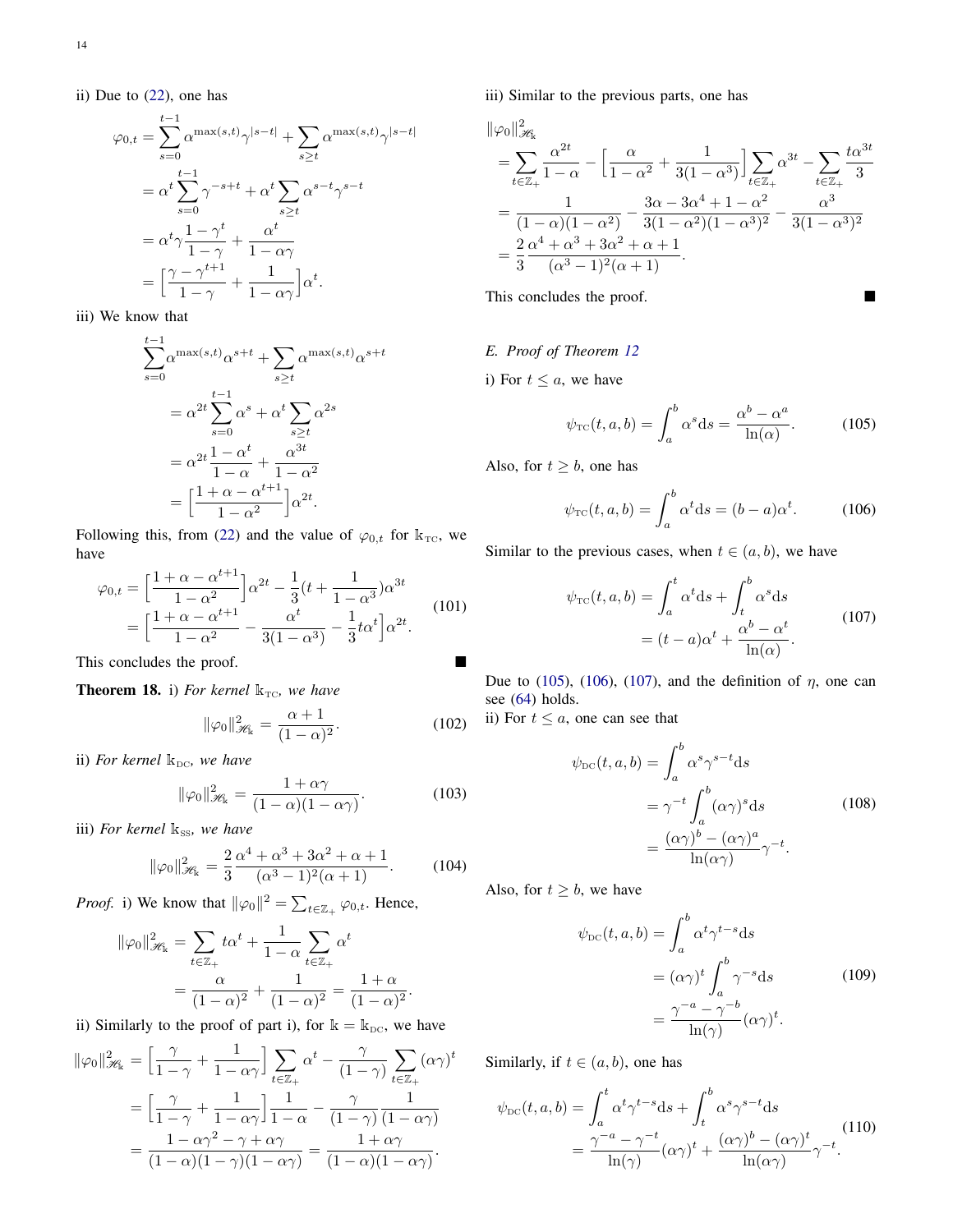From the definition of  $\eta$ , one can see that [\(108\)](#page-13-4), [\(109\)](#page-13-5) and [\(110\)](#page-13-6) implies [\(64\)](#page-7-10).

<span id="page-14-14"></span>iii) For  $t \leq a$ , we have

$$
\int_{a}^{b} \alpha^{\max(s,t)+s+t} \mathrm{d}s = \int_{a}^{b} \alpha^{2s+t} \mathrm{d}s
$$

$$
= \alpha^{t} \int_{a}^{b} \alpha^{2s} \mathrm{d}s \qquad (111)
$$

$$
= \frac{\alpha^{2b} - \alpha^{2a}}{2\ln(\alpha)} \alpha^{t}.
$$

Also, if  $t \geq b$ , one can see that

<span id="page-14-15"></span>
$$
\int_{a}^{b} \alpha^{\max(s,t)+s+t} \mathrm{d}s = \int_{a}^{b} \alpha^{2t+s} \mathrm{d}s = \frac{\alpha^{b} - \alpha^{a}}{\ln(\alpha)} \alpha^{2t}.
$$
 (112)

Similarly, if  $t \in (a, b)$ , one has

<span id="page-14-16"></span>
$$
\int_{a}^{b} \alpha^{\max(s,t)+s+t} \mathrm{d}s = \int_{a}^{t} \alpha^{2t+s} \mathrm{d}s + \int_{t}^{b} \alpha^{2s+t} \mathrm{d}s
$$
\n
$$
= \frac{\alpha^{t} - \alpha^{a}}{\ln(\alpha)} \alpha^{2t} + \frac{\alpha^{2b} - \alpha^{2t}}{2\ln(\alpha)} \alpha^{t}.
$$
\n(113)

Based on the definition of  $\eta$ , [\(111\)](#page-14-14), [\(112\)](#page-14-15), and [\(113\)](#page-14-16), one can see that

$$
\int_{a}^{b} \alpha^{\max(s,t)+s+t} \mathrm{d}s
$$
\n
$$
= \frac{\alpha^{\eta(t,a,b)} - \alpha^a}{\ln(\alpha)} \alpha^{2t} + \frac{\alpha^{2b} - \alpha^{2\eta(t,a,b)}}{2\ln(\alpha)} \alpha^t. \tag{114}
$$

Accordingly, by replacing  $\alpha$  with  $\alpha^3$  is [\(64\)](#page-7-10) and due to the definition of  $k_{ss}$ , one can obtain [\(66\)](#page-7-11).

## <span id="page-14-13"></span>*F. Proof of Theorem [15](#page-8-2)*

Since  $\bar{\nu}(x) = \lim_{y \to \infty} \nu(x, y)$ , it is enough to obtain  $\nu(x, y)$ . Throughout the proof, without loss of generality we assume  $x \leq y$ .

i) Due to the definition of  $\nu$  in [\(70\)](#page-7-2), we know that

$$
\nu_{\rm TC}(x, y) = \int_0^x \int_0^s \alpha^s dt ds + \int_0^x \int_s^y \alpha^t dt ds
$$
  
= 
$$
\int_0^x s\alpha^s ds + \int_0^x \frac{\alpha^y - \alpha^s}{\ln(\alpha)} ds
$$
  
= 
$$
\frac{x\alpha^x \ln(\alpha) + 1 - \alpha^x}{\ln(\alpha)^2} + \frac{x\alpha^y}{\ln(\alpha)} - \frac{\alpha^x - 1}{\ln(\alpha)^2}
$$

Reordering the terms and replacing  $x$  and  $y$  respectively with  $min(x, y)$  and  $max(x, y)$ , we obtain [\(80\)](#page-8-6). Letting y go to  $\infty$ in [\(80\)](#page-8-6), we obtain [\(81\)](#page-8-7).

.

ii) From the definition of  $\nu$ , we have

$$
\nu_{\rm DC}(x, y) = \int_0^x \int_0^s \alpha^s \gamma^{s-t} dt ds + \int_0^x \int_s^y \alpha^t \gamma^{t-s} dt ds
$$
  
\n
$$
= \int_0^x \alpha^s \gamma^s \int_0^s \gamma^{-t} dt ds + \int_0^x \gamma^{-s} \int_s^y \alpha^t \gamma^t dt ds
$$
  
\n
$$
= \int_0^x (\alpha \gamma)^s \frac{1 - \gamma^{-s}}{\ln(\gamma)} ds + \int_0^x \gamma^{-s} \frac{(\alpha \gamma)^y - (\alpha \gamma)^s}{\ln(\alpha \gamma)} ds
$$
  
\n
$$
= \frac{(\alpha \gamma)^x - 1}{\ln(\gamma) \ln(\alpha \gamma)} - \frac{\alpha^x - 1}{\ln(\gamma) \ln(\alpha)} - \frac{(\alpha \gamma)^y (\gamma^{-x} - 1)}{\ln(\gamma) \ln(\alpha \gamma)}
$$
  
\n
$$
- \frac{\alpha^x - 1}{\ln(\alpha) \ln(\alpha \gamma)}.
$$

Similar to the previous part, by replacing  $x$  and  $y$  respectively with  $\min(x, y)$  and  $\max(x, y)$ , and reordering the terms, we obtain [\(82\)](#page-8-8). Moreover, one can see that  $(83)$  results when y goes to  $\infty$ .

iii) Replacing  $\alpha$  with  $\alpha^3$  in [\(80\)](#page-8-6), we obtain

<span id="page-14-17"></span>
$$
\int_0^x \int_0^y \alpha^{3\max(s,t)} dt ds
$$
  
= 
$$
\frac{\min(x,y)(\alpha^{3x} + \alpha^{3y})}{3\ln(\alpha)} + \frac{2(1 - \alpha^{3\min(x,y)})}{9\ln(\alpha)^2}.
$$
 (115)

On the other hand, we have

<span id="page-14-18"></span>
$$
\int_{0}^{x} \int_{0}^{y} \alpha^{\max(s,t)+s+t} dt ds
$$
\n
$$
= \int_{0}^{x} \int_{0}^{s} \alpha^{2s+t} dt ds + \int_{0}^{x} \int_{s}^{y} \alpha^{s+2t} dt ds
$$
\n
$$
= \int_{0}^{x} \alpha^{2s} \frac{\alpha^{s}-1}{\ln(\alpha)} + \alpha^{s} \frac{\alpha^{2y}-\alpha^{2s}}{2\ln(\alpha)} ds
$$
\n
$$
= \frac{\alpha^{3x}-1}{6\ln(\alpha)^{2}} - \frac{\alpha^{2x}-1}{2\ln(\alpha)^{2}} + \frac{\alpha^{2y}(\alpha^{x}-1)}{2\ln(\alpha)^{2}}.
$$
\n(116)

Using the definition of  $\nu$ , [\(115\)](#page-14-17), [\(116\)](#page-14-18), replacing x and y respectively with  $min(x, y)$  and  $max(x, y)$ , and reordering the terms, we obtain [\(84\)](#page-8-10). Also, letting  $y \to \infty$ , we get [\(85\)](#page-8-11).

#### **REFERENCES**

- <span id="page-14-0"></span>[1] L. Zadeh, "On the identification problem," *IRE Transactions on Circuit Theory*, vol. 3, no. 4, pp. 277–281, 1956.
- <span id="page-14-1"></span>[2] L. Ljung, *System identification: Theory for the user*. Prentice Hall, 1999.
- <span id="page-14-2"></span>[3] T. A. Johansen, "Constrained and regularized system identification," *Modeling, Identification and Control*, vol. 19, no. 2, pp. 109–116, 1998.
- <span id="page-14-3"></span>[4] P. Trnka and V. Havlena, "Subspace like identification incorporating prior information," *Automatica*, vol. 45, no. 4, pp. 1086–1091, 2009.
- <span id="page-14-4"></span>[5] J. Umenberger and I. R. Manchester, "Specialized interior-point algorithm for stable nonlinear system identification," *IEEE Transactions on Automatic Control*, vol. 64, no. 6, pp. 2442–2456, 2018.
- [6] M. Khosravi and R. S. Smith, "Nonlinear system identification with prior knowledge on the region of attraction," *IEEE Control Systems Letters*, vol. 5, no. 3, pp. 1091–1096, 2021.
- [7] A. A. Ahmadi and B. El Khadir, "Learning dynamical systems with side information (short version)," *Proceedings of Machine Learning Research*, vol. 120, pp. 718–727, 2020.
- <span id="page-14-5"></span>[8] M. Khosravi and R. S. Smith, "Convex nonparametric formulation for identification of gradient flows," *IEEE Control Systems Letters*, vol. 5, no. 3, pp. 1097–1102, 2021.
- <span id="page-14-6"></span>[9] C. Lyzell, M. Enqvist, and L. Ljung, "Handling certain structure information in subspace identification," *IFAC Proceedings Volumes*, vol. 42, no. 10, pp. 90–95, 2009.
- <span id="page-14-7"></span>[10] P. Massioni and M. Verhaegen, "Subspace identification of circulant systems," *Automatica*, vol. 44, no. 11, pp. 2825–2833, 2008.
- <span id="page-14-8"></span>[11] D. N. Miller and R. A. De Callafon, "Subspace identification with eigenvalue constraints," *Automatica*, vol. 49, no. 8, pp. 2468–2473, 2013.
- <span id="page-14-9"></span>[12] T. McKelvey and S. R. Moheimani, "Estimation of phase constrained mimo transfer functions with application to flexible structures with mixed collocated and non-collocated actuators and sensors," *IFAC Proceedings Volumes*, vol. 38, no. 1, pp. 219–224, 2005.
- <span id="page-14-10"></span>[13] J. B. Hoagg, S. L. Lacy, R. S. Erwin, and D. S. Bernstein, "Subspace identification with lower bounded modal frequencies," in *Proceedings of the 2004 American control conference*, vol. 1. IEEE, 2004, pp. 867–872.
- <span id="page-14-11"></span>[14] M. Inoue, "Subspace identification with moment matching," *Automatica*, vol. 99, pp. 22–32, 2019.
- <span id="page-14-12"></span>[15] I. Goethals, T. Van Gestel, J. Suykens, P. Van Dooren, and B. De Moor, "Identification of positive real models in subspace identification by using regularization," *IEEE Transactions on Automatic Control*, vol. 48, no. 10, pp. 1843–1847, 2003.